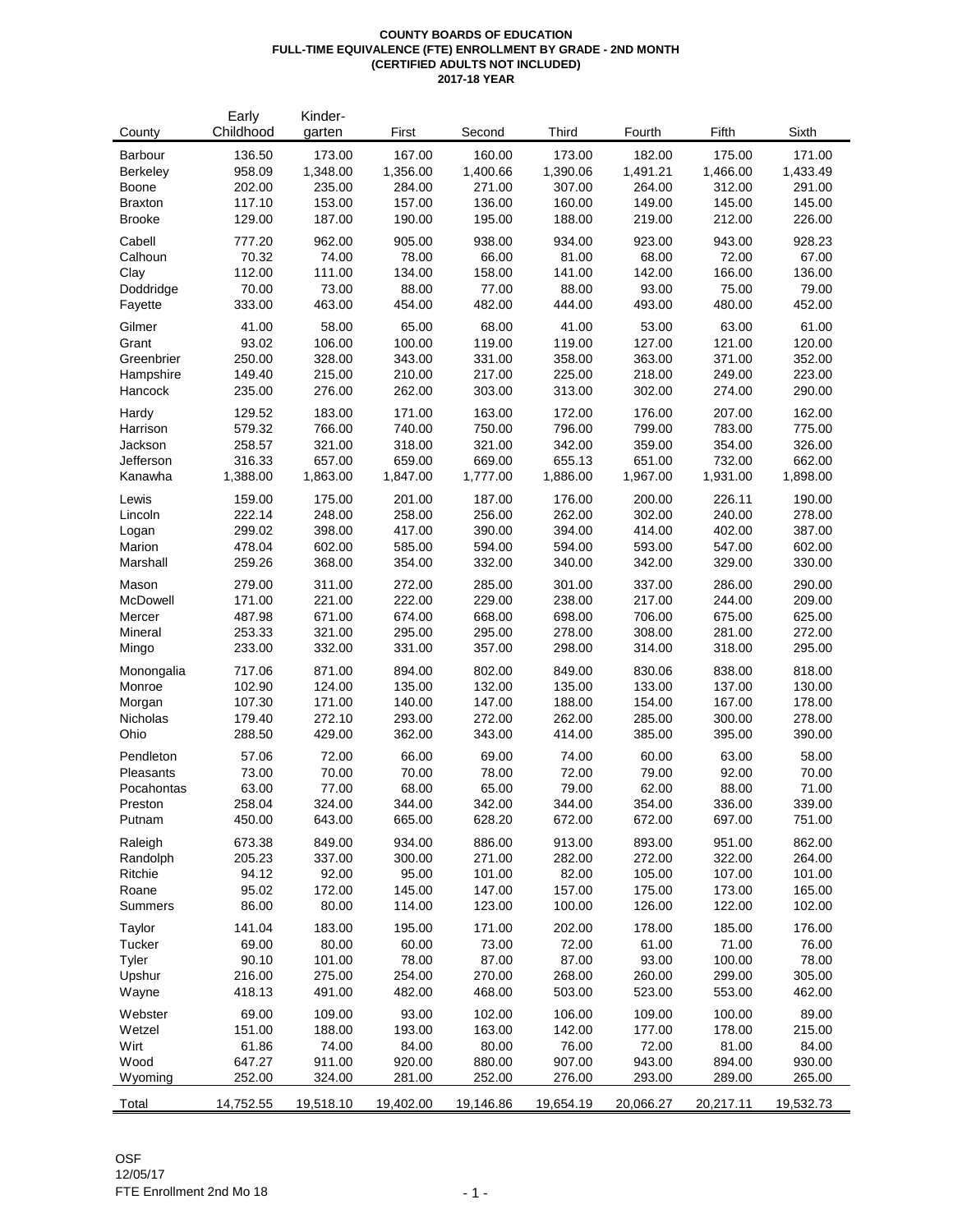#### **COUNTY BOARDS OF EDUCATION FULL-TIME EQUIVALENCE (FTE) ENROLLMENT BY GRADE - 2ND MONTH (CERTIFIED ADULTS NOT INCLUDED) 2017-18 YEAR**

| County         | Seventh   | Eight     | Ninth     | Tenth     | Eleventh  | Twelfth   | Total      |
|----------------|-----------|-----------|-----------|-----------|-----------|-----------|------------|
| Barbour        | 181.00    | 169.00    | 152.00    | 168.60    | 154.00    | 137.00    | 2,299.10   |
| Berkeley       | 1,417.02  | 1,386.14  | 1,572.74  | 1,546.00  | 1,254.43  | 1,224.43  | 19,244.27  |
| Boone          | 300.00    | 313.00    | 360.00    | 301.00    | 315.00    | 255.00    | 4,010.00   |
| <b>Braxton</b> | 142.00    | 145.00    | 179.00    | 140.00    | 106.00    | 124.00    | 1,998.10   |
| <b>Brooke</b>  | 228.00    | 234.00    | 254.00    | 217.00    | 231.00    | 225.00    | 2,935.00   |
| Cabell         | 892.00    | 864.14    | 955.88    | 946.29    | 866.68    | 862.25    | 12,697.68  |
| Calhoun        | 82.00     | 61.00     | 67.50     | 89.00     | 80.00     | 70.00     | 1,025.82   |
| Clay           | 130.00    | 145.00    | 158.00    | 129.00    | 131.00    | 129.00    | 1,922.00   |
| Doddridge      | 91.00     | 77.00     | 71.00     | 79.00     | 78.00     | 76.00     | 1,115.00   |
| Fayette        | 442.00    | 450.00    | 489.00    | 460.00    | 479.00    | 444.00    | 6,365.00   |
| Gilmer         | 57.00     | 62.00     | 48.00     | 54.00     | 64.00     | 62.00     | 797.00     |
| Grant          | 110.00    | 136.00    | 132.00    | 116.00    | 125.00    | 131.00    | 1,655.02   |
| Greenbrier     | 340.00    | 374.00    | 396.00    | 386.00    | 351.00    | 354.00    | 4,897.00   |
| Hampshire      | 239.00    | 208.00    | 257.00    | 235.00    | 229.00    | 275.00    | 3,149.40   |
| Hancock        | 319.00    | 319.00    | 342.00    | 326.00    | 277.00    | 248.00    | 4,086.00   |
| Hardy          | 163.00    | 174.00    | 190.30    | 161.30    | 157.00    | 131.00    | 2,340.12   |
| Harrison       | 823.00    | 791.50    | 855.00    | 782.50    | 764.60    | 713.50    | 10,718.42  |
| Jackson        | 346.00    | 331.00    | 384.00    | 372.00    | 320.00    | 293.00    | 4,645.57   |
| Jefferson      | 693.13    | 709.00    | 710.00    | 728.29    | 671.99    | 631.29    | 9,145.14   |
| Kanawha        | 1,940.00  | 2,000.60  | 2,239.20  | 1,965.00  | 1,797.00  | 1,721.50  | 26,220.30  |
| Lewis          | 176.00    | 156.00    | 210.00    | 172.00    | 170.00    | 167.00    | 2,565.11   |
| Lincoln        | 276.00    | 261.00    | 265.00    | 198.00    | 173.00    | 219.00    | 3,458.14   |
| Logan          | 417.00    | 426.00    | 466.00    | 487.00    | 454.00    | 446.00    | 5,797.02   |
| Marion         | 540.00    | 562.00    | 639.00    | 577.00    | 522.00    | 562.00    | 7,997.04   |
| Marshall       | 332.00    | 318.00    | 319.00    | 352.00    | 341.00    | 346.00    | 4,662.26   |
| Mason          | 320.00    | 322.00    | 274.00    | 301.00    | 305.00    | 280.50    | 4,163.50   |
| McDowell       | 217.00    | 222.00    | 223.00    | 236.00    | 210.00    | 197.00    | 3,056.00   |
| Mercer         | 605.00    | 619.00    | 685.00    | 642.00    | 586.00    | 590.25    | 8,932.23   |
| Mineral        | 306.00    | 327.00    | 295.00    | 315.00    | 264.75    | 284.00    | 4,095.08   |
| Mingo          | 318.00    | 285.00    | 352.00    | 266.00    | 249.00    | 252.40    | 4,200.40   |
| Monongalia     | 823.00    | 840.13    | 876.00    | 810.25    | 840.25    | 779.00    | 11,587.75  |
| Monroe         | 126.00    | 120.00    | 126.00    | 132.00    | 114.00    | 132.00    | 1,778.90   |
| Morgan         | 184.00    | 161.00    | 193.00    | 182.28    | 177.84    | 178.00    | 2,328.42   |
| Nicholas       | 262.00    | 259.00    | 264.00    | 266.00    | 266.00    | 275.00    | 3,733.50   |
| Ohio           | 399.00    | 382.00    | 385.00    | 375.00    | 388.00    | 333.00    | 5,268.50   |
| Pendleton      | 68.00     | 68.00     | 83.50     | 70.00     | 66.00     | 55.00     | 929.56     |
| Pleasants      | 87.00     | 87.00     | 79.00     | 91.00     | 90.00     | 107.00    | 1,145.00   |
| Pocahontas     | 67.00     | 86.00     | 73.00     | 79.00     | 75.00     | 72.00     | 1,025.00   |
| Preston        | 331.00    | 348.00    | 359.50    | 302.00    | 258.00    | 275.00    | 4,514.54   |
| Putnam         | 704.00    | 772.10    | 778.25    | 747.25    | 702.75    | 741.00    | 9,623.55   |
| Raleigh        | 905.00    | 850.00    | 916.00    | 853.00    | 747.00    | 743.00    | 11,975.38  |
| Randolph       | 308.00    | 317.00    | 307.00    | 278.00    | 288.25    | 276.75    | 4,028.23   |
| Ritchie        | 114.00    | 124.00    | 139.50    | 109.00    | 96.00     | 85.00     | 1,444.62   |
| Roane          | 156.00    | 186.00    | 202.00    | 170.00    | 125.00    | 157.00    | 2,225.02   |
| Summers        | 128.00    | 109.00    | 124.00    | 98.00     | 110.00    | 96.00     | 1,518.00   |
| Taylor         | 175.00    | 190.22    | 178.00    | 184.00    | 132.00    | 139.00    | 2,429.26   |
| Tucker         | 64.00     | 79.00     | 87.00     | 68.00     | 66.00     | 82.00     | 1,008.00   |
| Tyler          | 95.00     | 100.00    | 88.00     | 100.00    | 91.00     | 102.00    | 1,290.10   |
| Upshur         | 278.00    | 267.00    | 301.00    | 295.00    | 263.50    | 204.00    | 3,755.50   |
| Wayne          | 485.00    | 533.00    | 552.00    | 557.00    | 453.00    | 506.00    | 6,986.13   |
| Webster        | 88.00     | 103.00    | 87.00     | 99.00     | 111.00    | 101.00    | 1,366.00   |
| Wetzel         | 178.00    | 197.00    | 188.00    | 204.00    | 168.00    | 189.00    | 2,531.00   |
| Wirt           | 74.00     | 74.00     | 64.00     | 80.00     | 48.00     | 81.00     | 1,033.86   |
| Wood           | 946.00    | 966.00    | 1,003.25  | 958.38    | 849.88    | 815.88    | 12,571.65  |
| Wyoming        | 286.00    | 278.00    | 301.00    | 292.00    | 273.00    | 274.00    | 3,936.00   |
| Total          | 19,773.14 | 19,943.83 | 21,295.62 | 20,148.13 | 18,525.92 | 18,249.74 | 270,226.18 |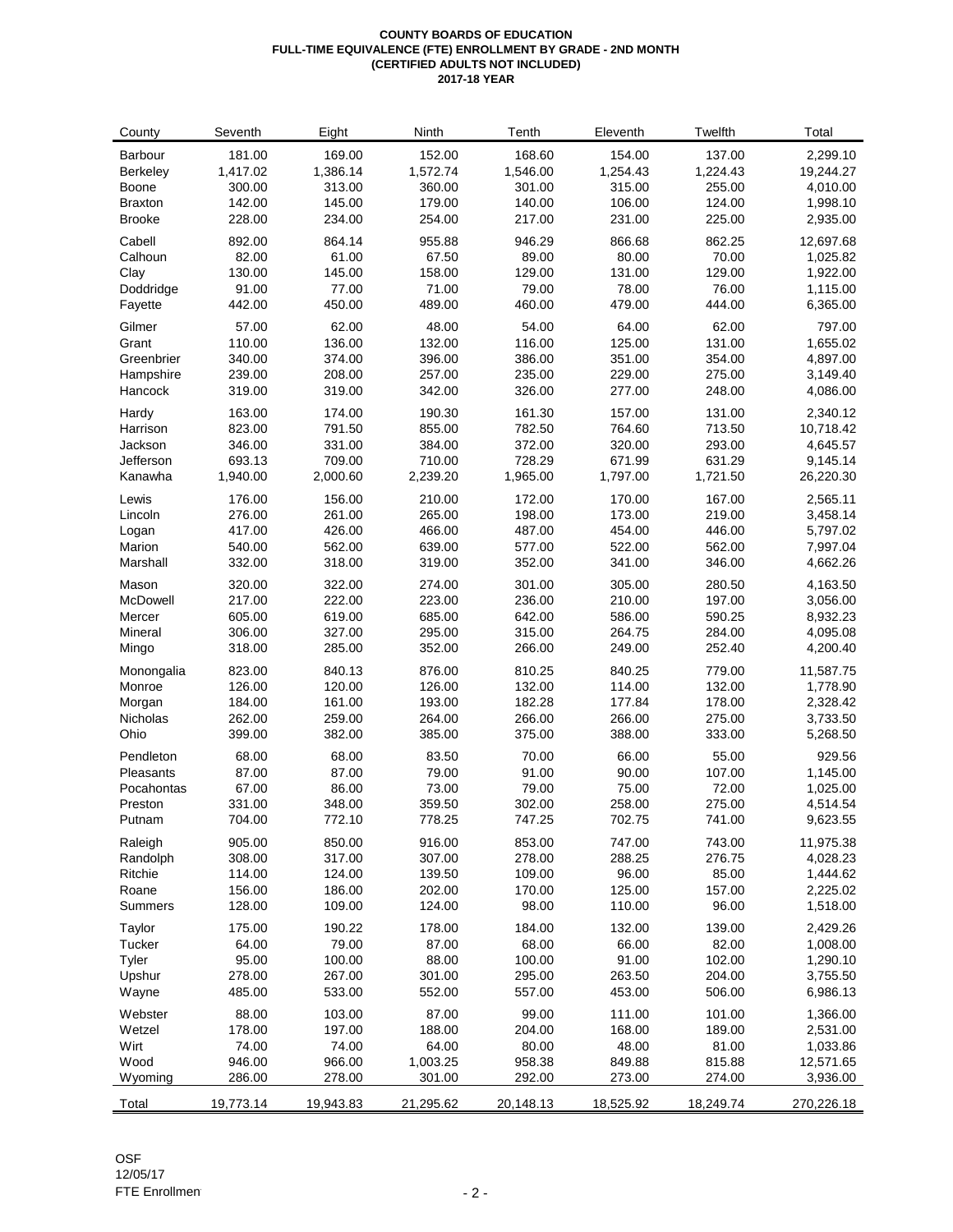#### **COUNTY BOARDS OF EDUCATION SUMMARY OF FTE ENROLLMENT - 2ND MONTH FOR THE 2017-18 YEAR**

|                | <b>FTE</b> |
|----------------|------------|
| County         | Enrollment |
| Barbour        | 2,299.10   |
| Berkeley       | 19,244.27  |
| Boone          | 4,010.00   |
| <b>Braxton</b> | 1,998.10   |
| <b>Brooke</b>  | 2,935.00   |
|                |            |
| Cabell         | 12,697.68  |
| Calhoun        | 1,025.82   |
| Clay           | 1,922.00   |
| Doddridge      | 1,115.00   |
| Fayette        | 6,365.00   |
| Gilmer         | 797.00     |
| Grant          | 1,655.02   |
| Greenbrier     | 4,897.00   |
| Hampshire      | 3,149.40   |
| Hancock        | 4,086.00   |
| Hardy          | 2,340.12   |
| Harrison       | 10,718.42  |
| Jackson        | 4,645.57   |
| Jefferson      | 9,145.14   |
| Kanawha        | 26,220.30  |
| Lewis          | 2,565.11   |
| Lincoln        | 3,458.14   |
| Logan          | 5,797.02   |
| Marion         | 7,997.04   |
| Marshall       | 4,662.26   |
|                |            |
| Mason          | 4,163.50   |
| McDowell       | 3,056.00   |
| Mercer         | 8,932.23   |
| Mineral        | 4,095.08   |
| Mingo          | 4,200.40   |
| Monongalia     | 11,587.75  |
| Monroe         | 1,778.90   |
| Morgan         | 2,328.42   |
| Nicholas       | 3,733.50   |
| Ohio           | 5,268.50   |
| Pendleton      | 929.56     |
| Pleasants      | 1,145.00   |
| Pocahontas     | 1,025.00   |
| Preston        | 4,514.54   |
| Putnam         | 9,623.55   |
| Raleigh        | 11,975.38  |
| Randolph       | 4,028.23   |
| Ritchie        | 1,444.62   |
| Roane          | 2,225.02   |
| Summers        | 1,518.00   |
|                |            |
| Taylor         | 2,429.26   |
| Tucker         | 1,008.00   |
| Tyler          | 1,290.10   |
| Upshur         | 3,755.50   |
| Wayne          | 6,986.13   |
| Webster        | 1,366.00   |
| Wetzel         | 2,531.00   |
| Wirt           | 1,033.86   |
| Wood           | 12,571.65  |
| Wyoming        | 3,936.00   |
| Total          | 270,226.18 |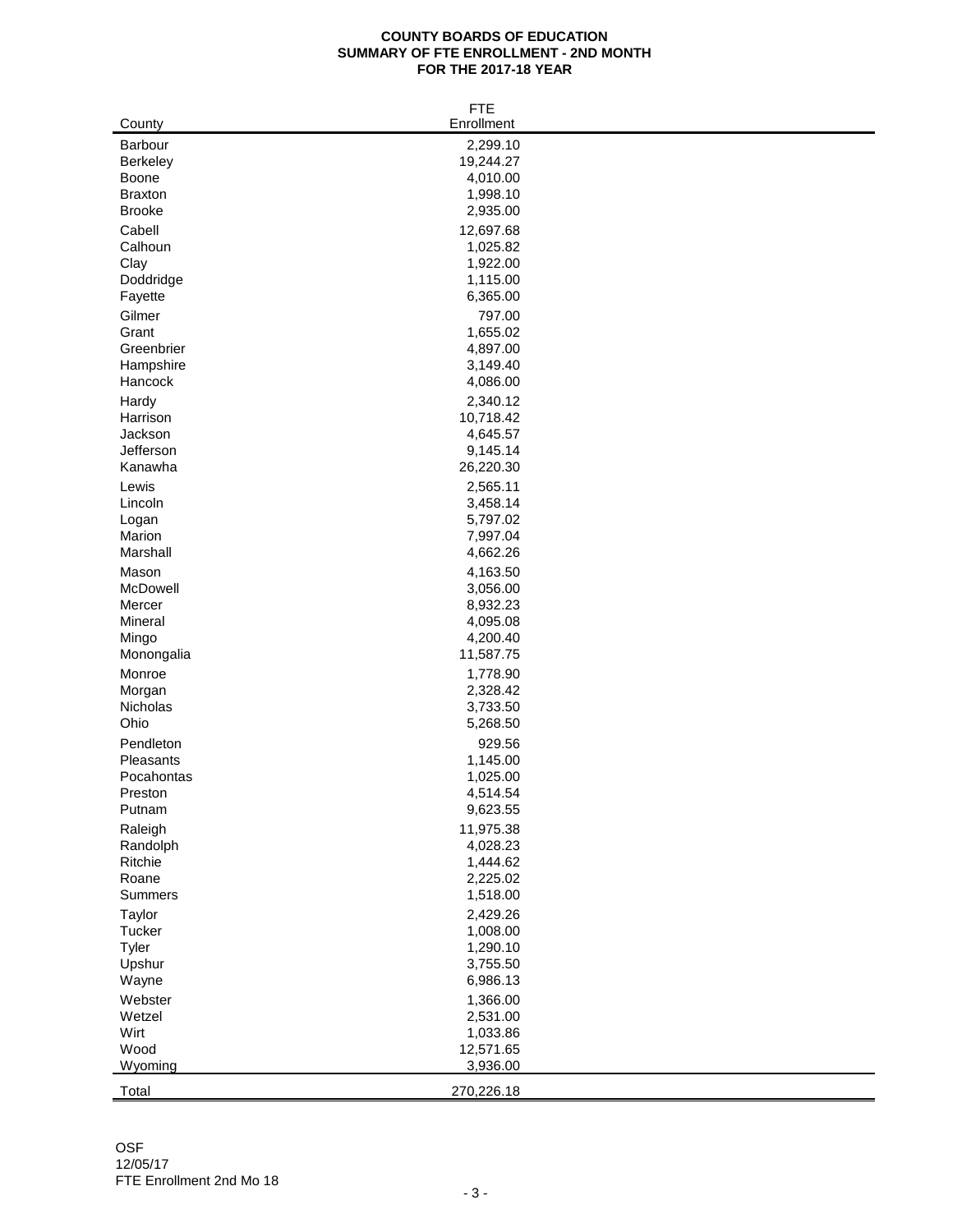#### **COUNTY BOARDS OF EDUCATION SUMMARY OF FTE ENROLLMENT - 2ND MONTH ARRANGED IN DESCENDING ORDER FOR THE 2017-18 YEAR**

|                          |                 | <b>FTE</b> |
|--------------------------|-----------------|------------|
| Ct.                      | County          | Enrollment |
| $\mathbf{1}$             | Kanawha         | 26,220.30  |
| $\overline{\mathbf{c}}$  | <b>Berkeley</b> | 19,244.27  |
| 3                        | Cabell          | 12,697.68  |
| 4                        | Wood            | 12,571.65  |
| 5                        | Raleigh         | 11,975.38  |
| 6                        | Monongalia      | 11,587.75  |
| 7                        | Harrison        | 10,718.42  |
| 8                        | Putnam          | 9,623.55   |
| 9                        | Jefferson       | 9,145.14   |
| 10                       | Mercer          | 8,932.23   |
|                          |                 |            |
| 11                       | Marion          | 7,997.04   |
| 12                       | Wayne           | 6,986.13   |
| 13                       | Fayette         | 6,365.00   |
| 14                       | Logan           | 5,797.02   |
| 15                       | Ohio            | 5,268.50   |
| 16                       | Greenbrier      | 4,897.00   |
| 17                       | Marshall        | 4,662.26   |
| 18                       | Jackson         | 4,645.57   |
| 19                       | Preston         | 4,514.54   |
| 20                       | Mingo           | 4,200.40   |
| 21                       | Mason           | 4,163.50   |
| 22                       | Mineral         | 4,095.08   |
| 23                       | Hancock         | 4,086.00   |
| 24                       | Randolph        | 4,028.23   |
| 25                       | Boone           | 4,010.00   |
| 26                       | Wyoming         | 3,936.00   |
| 27                       | Upshur          | 3,755.50   |
| 28                       | Nicholas        | 3,733.50   |
| 29                       | Lincoln         | 3,458.14   |
| 30                       | Hampshire       | 3,149.40   |
| 31                       | McDowell        | 3,056.00   |
| 32                       | <b>Brooke</b>   | 2,935.00   |
| 33                       | Lewis           | 2,565.11   |
| 34                       | Wetzel          | 2,531.00   |
| 35                       | Taylor          | 2,429.26   |
| 36                       | Hardy           | 2,340.12   |
| 37                       | Morgan          | 2,328.42   |
| 38                       | Barbour         | 2,299.10   |
| 39                       | Roane           | 2,225.02   |
| 40                       | <b>Braxton</b>  | 1,998.10   |
| 41                       | Clay            | 1,922.00   |
| 42                       | Monroe          | 1,778.90   |
| 43                       | Grant           | 1,655.02   |
| 44                       | Summers         | 1,518.00   |
| 45                       | Ritchie         | 1,444.62   |
|                          |                 |            |
| 46                       | Webster         | 1,366.00   |
| 47                       | Tyler           | 1,290.10   |
| 48                       | Pleasants       | 1,145.00   |
| 49                       | Doddridge       | 1,115.00   |
| 50                       | Wirt            | 1,033.86   |
| 51                       | Calhoun         | 1,025.82   |
| 52                       | Pocahontas      | 1,025.00   |
| 53                       | Tucker          | 1,008.00   |
| 54                       | Pendleton       | 929.56     |
| 55                       | Gilmer          | 797.00     |
| $\overline{\phantom{a}}$ | Total           | 270,226.18 |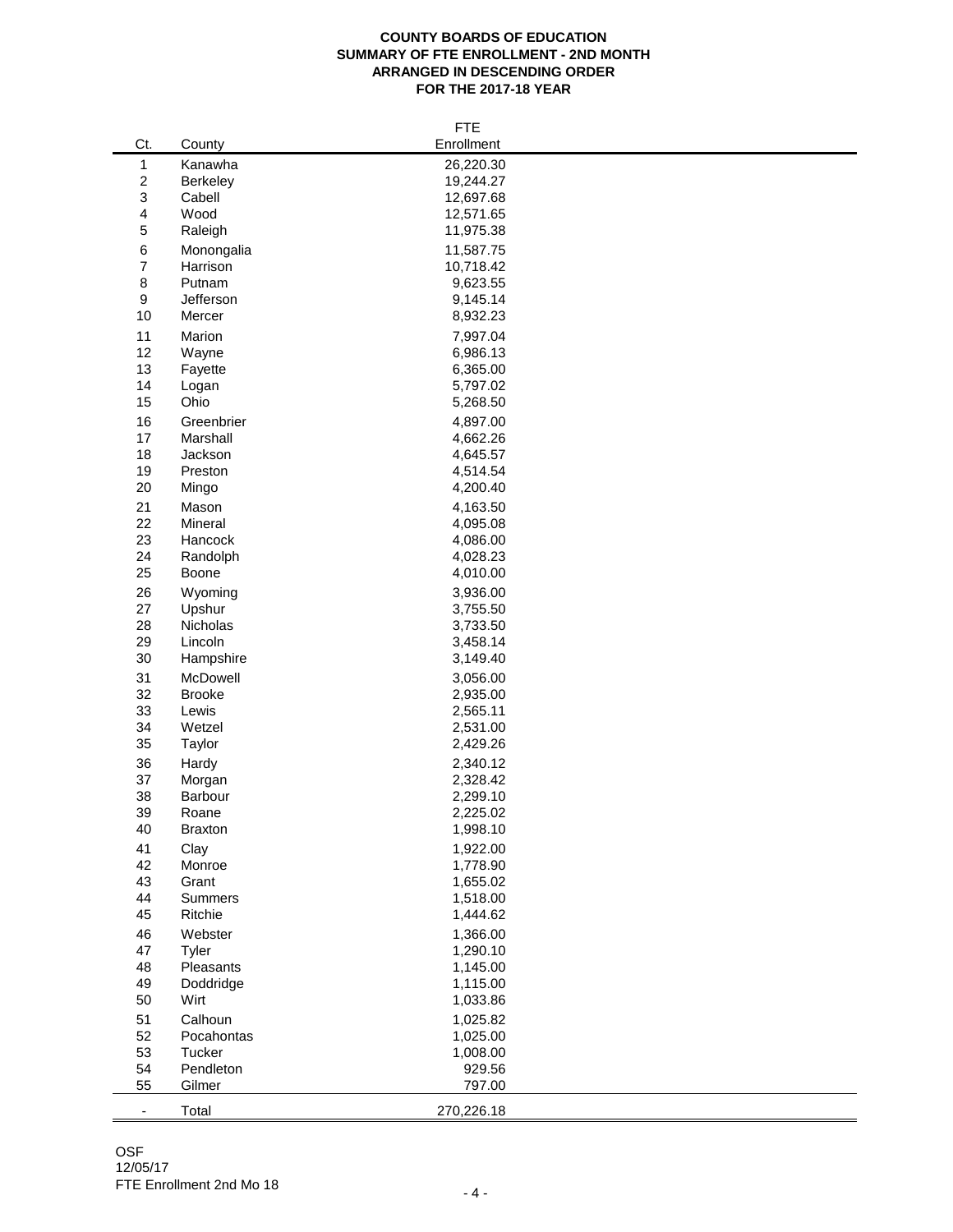## **COUNTY BOARDS OF EDUCATION SUMMARY OF FTE ENROLLMENT - 2ND MONTH ENROLLMENT BY GROUPS FOR THE 2017-18 YEAR**

| County          | Early<br>Childhood | Kindergarten | Grades 1-8 | Grades 9-12 | Total      |
|-----------------|--------------------|--------------|------------|-------------|------------|
| Barbour         | 136.50             | 173.00       | 1,378.00   | 611.60      | 2,299.10   |
| <b>Berkeley</b> | 958.09             | 1,348.00     | 11,340.59  | 5,597.60    | 19,244.27  |
| Boone           | 202.00             | 235.00       | 2,342.00   | 1,231.00    | 4,010.00   |
| <b>Braxton</b>  | 117.10             | 153.00       | 1,179.00   | 549.00      | 1,998.10   |
| <b>Brooke</b>   | 129.00             | 187.00       | 1,692.00   | 927.00      | 2,935.00   |
| Cabell          | 777.20             | 962.00       | 7,327.38   | 3,631.10    | 12,697.68  |
| Calhoun         | 70.32              | 74.00        | 575.00     | 306.50      | 1,025.82   |
| Clay            | 112.00             | 111.00       | 1,152.00   | 547.00      | 1,922.00   |
| Doddridge       | 70.00              | 73.00        | 668.00     | 304.00      | 1,115.00   |
| Fayette         | 333.00             | 463.00       | 3,697.00   | 1,872.00    | 6,365.00   |
| Gilmer          | 41.00              | 58.00        | 470.00     | 228.00      | 797.00     |
| Grant           | 93.02              | 106.00       | 952.00     | 504.00      | 1,655.02   |
| Greenbrier      | 250.00             | 328.00       | 2,832.00   | 1,487.00    | 4,897.00   |
| Hampshire       | 149.40             | 215.00       | 1,789.00   | 996.00      | 3,149.40   |
| Hancock         | 235.00             | 276.00       | 2,382.00   | 1,193.00    | 4,086.00   |
| Hardy           | 129.52             | 183.00       | 1,388.00   | 639.60      | 2,340.12   |
| Harrison        | 579.32             | 766.00       | 6,257.50   | 3,115.60    | 10,718.42  |
| Jackson         | 258.57             | 321.00       | 2,697.00   | 1,369.00    | 4,645.57   |
| Jefferson       | 316.33             | 657.00       | 5,430.25   | 2,741.57    | 9,145.14   |
| Kanawha         | 1,388.00           | 1,863.00     | 15,246.60  | 7,722.70    | 26,220.30  |
| Lewis           | 159.00             | 175.00       | 1,512.11   | 719.00      | 2,565.11   |
| Lincoln         | 222.14             | 248.00       | 2,133.00   | 855.00      | 3,458.14   |
| Logan           | 299.02             | 398.00       | 3,247.00   | 1,853.00    | 5,797.02   |
| Marion          | 478.04             | 602.00       | 4,617.00   | 2,300.00    | 7,997.04   |
| Marshall        | 259.26             | 368.00       | 2,677.00   | 1,358.00    | 4,662.26   |
| Mason           | 279.00             | 311.00       | 2,413.00   | 1,160.50    | 4,163.50   |
| McDowell        | 171.00             | 221.00       | 1,798.00   | 866.00      | 3,056.00   |
| Mercer          | 487.98             | 671.00       | 5,270.00   | 2,503.25    | 8,932.23   |
| Mineral         | 253.33             | 321.00       | 2,362.00   | 1,158.75    | 4,095.08   |
| Mingo           | 233.00             | 332.00       | 2,516.00   | 1,119.40    | 4,200.40   |
| Monongalia      | 717.06             | 871.00       | 6,694.19   | 3,305.50    | 11,587.75  |
| Monroe          | 102.90             | 124.00       | 1,048.00   | 504.00      | 1,778.90   |
| Morgan          | 107.30             | 171.00       | 1,319.00   | 731.12      | 2,328.42   |
| Nicholas        | 179.40             | 272.10       | 2,211.00   | 1,071.00    | 3,733.50   |
| Ohio            | 288.50             | 429.00       | 3,070.00   | 1,481.00    | 5,268.50   |
| Pendleton       | 57.06              | 72.00        | 526.00     | 274.50      | 929.56     |
| Pleasants       | 73.00              | 70.00        | 635.00     | 367.00      | 1,145.00   |
| Pocahontas      | 63.00              | 77.00        | 586.00     | 299.00      | 1.025.00   |
| Preston         | 258.04             | 324.00       | 2,738.00   | 1,194.50    | 4,514.54   |
| Putnam          | 450.00             | 643.00       | 5,561.30   | 2,969.25    | 9,623.55   |
| Raleigh         | 673.38             | 849.00       | 7,194.00   | 3,259.00    | 11,975.38  |
| Randolph        | 205.23             | 337.00       | 2,336.00   | 1,150.00    | 4,028.23   |
| Ritchie         | 94.12              | 92.00        | 829.00     | 429.50      | 1,444.62   |
| Roane           | 95.02              | 172.00       | 1,304.00   | 654.00      | 2,225.02   |
| Summers         | 86.00              | 80.00        | 924.00     | 428.00      | 1,518.00   |
| Taylor          | 141.04             | 183.00       | 1,472.22   | 633.00      | 2,429.26   |
| Tucker          | 69.00              | 80.00        | 556.00     | 303.00      | 1,008.00   |
| Tyler           | 90.10              | 101.00       | 718.00     | 381.00      | 1,290.10   |
| Upshur          | 216.00             | 275.00       | 2,201.00   | 1,063.50    | 3,755.50   |
| Wayne           | 418.13             | 491.00       | 4,009.00   | 2,068.00    | 6,986.13   |
| Webster         | 69.00              | 109.00       | 790.00     | 398.00      | 1,366.00   |
| Wetzel          | 151.00             | 188.00       | 1,443.00   | 749.00      | 2,531.00   |
| Wirt            | 61.86              | 74.00        | 625.00     | 273.00      | 1,033.86   |
| Wood            | 647.27             | 911.00       | 7,386.00   | 3,627.38    | 12,571.65  |
| Wyoming         | 252.00             | 324.00       | 2,220.00   | 1,140.00    | 3,936.00   |
|                 |                    |              |            |             |            |
| Total           | 14,752.55          | 19,518.10    | 157,736.13 | 78,219.41   | 270,226.18 |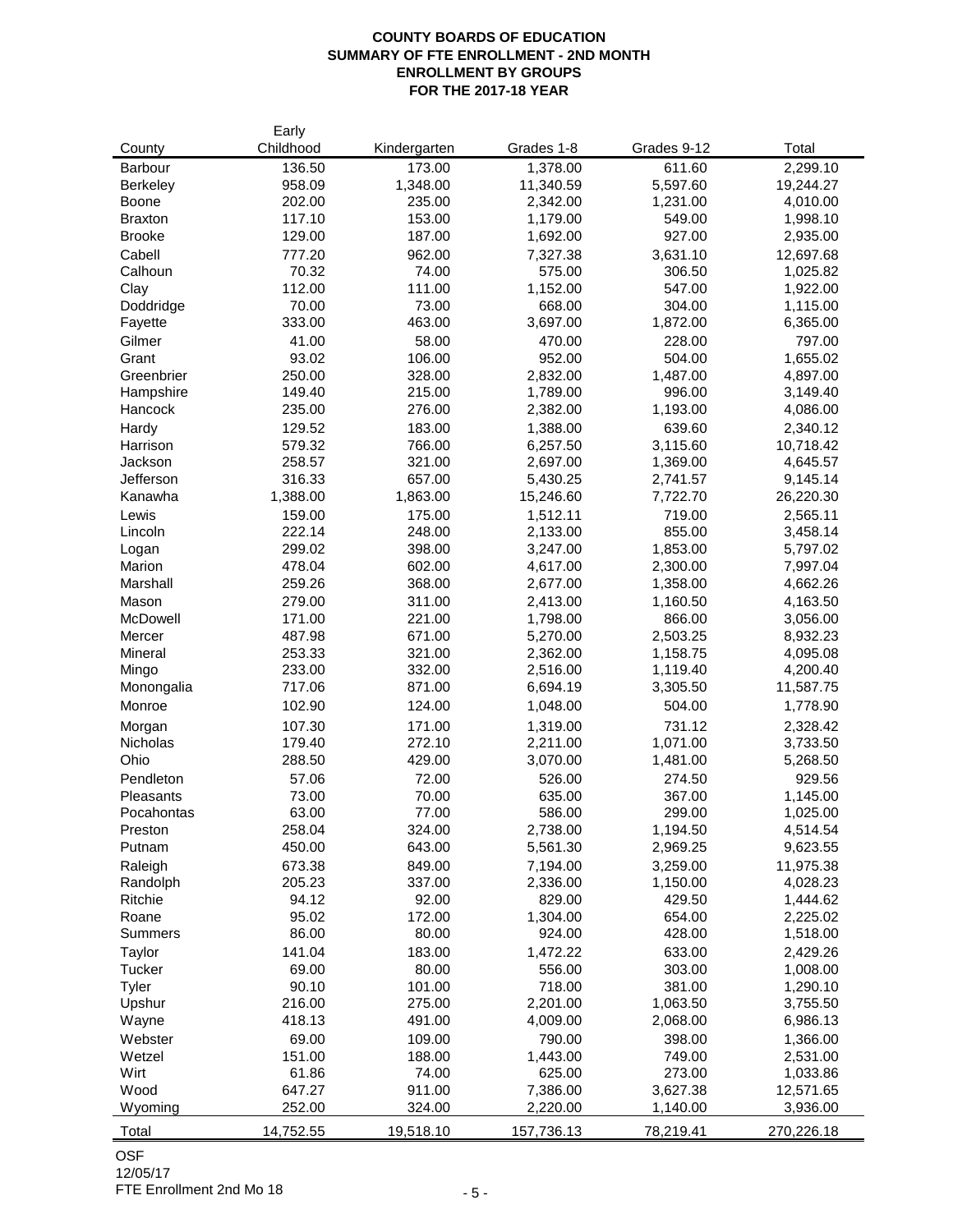#### **COUNTY BOARDS OF EDUCATION COMPARISON OF FTE ENROLLMENT - 2ND MONTH 2016-17 AND 2017-18 SCHOOL YEARS**

| County          | 2016-17<br>2nd Month | 2017-18<br>2nd Month | Difference | Pct.<br>Change |
|-----------------|----------------------|----------------------|------------|----------------|
| Barbour         | 2,319.28             | 2,299.10             | (20.18)    | $-0.87%$       |
| <b>Berkeley</b> | 18,957.99            | 19,244.27            | 286.28     | 1.51%          |
| Boone           | 4,178.00             | 4,010.00             | (168.00)   | $-4.02%$       |
| <b>Braxton</b>  | 2,035.52             | 1,998.10             | (37.42)    | $-1.84%$       |
| <b>Brooke</b>   | 2,964.06             | 2,935.00             | (29.06)    | $-0.98%$       |
| Cabell          | 12,834.98            | 12,697.68            | (137.30)   | $-1.07%$       |
| Calhoun         | 1,047.10             | 1,025.82             | (21.28)    | $-2.03%$       |
| Clay            | 1,938.00             | 1,922.00             | (16.00)    | $-0.83%$       |
| Doddridge       | 1,177.50             | 1,115.00             | (62.50)    | $-5.31%$       |
| Fayette         | 6,487.00             | 6,365.00             | (122.00)   | $-1.88%$       |
| Gilmer          | 837.50               | 797.00               | (40.50)    | $-4.84%$       |
| Grant           | 1,674.93             | 1,655.02             | (19.91)    | $-1.19%$       |
| Greenbrier      | 4,959.08             | 4,897.00             | (62.08)    | $-1.25%$       |
| Hampshire       | 3,254.02             | 3,149.40             | (104.62)   | $-3.22%$       |
| Hancock         | 4,064.00             | 4,086.00             | 22.00      | 0.54%          |
| Hardy           | 2,373.84             | 2,340.12             | (33.72)    | $-1.42%$       |
| Harrison        | 10,690.49            | 10,718.42            | 27.93      | 0.26%          |
| Jackson         | 4,718.00             | 4,645.57             | (72.43)    | $-1.54%$       |
| Jefferson       | 9,172.68             | 9,145.14             | (27.54)    | $-0.30%$       |
| Kanawha         | 26,616.08            | 26,220.30            | (395.78)   | $-1.49%$       |
| Lewis           | 2,558.77             | 2,565.11             | 6.34       | 0.25%          |
| Lincoln         | 3,527.45             | 3,458.14             | (69.31)    | $-1.96%$       |
| Logan           | 5,842.17             | 5,797.02             | (45.15)    | $-0.77%$       |
| Marion          | 8,097.45             | 7,997.04             | (100.41)   | $-1.24%$       |
| Marshall        | 4,593.03             | 4,662.26             | 69.23      | 1.51%          |
| Mason           | 4,150.50             | 4,163.50             | 13.00      | 0.31%          |
| McDowell        | 3,200.00             | 3,056.00             | (144.00)   | $-4.50%$       |
| Mercer          | 9,198.44             | 8,932.23             | (266.22)   | $-2.89%$       |
| Mineral         | 4,149.18             | 4,095.08             | (54.10)    | $-1.30%$       |
| Mingo           | 4,195.65             | 4,200.40             | 4.75       | 0.11%          |
| Monongalia      | 11,436.31            | 11,587.75            | 151.43     | 1.32%          |
| Monroe          | 1,824.20             | 1,778.90             | (45.30)    | $-2.48%$       |
| Morgan          | 2,317.73             | 2,328.42             | 10.69      | 0.46%          |
| <b>Nicholas</b> | 3,775.08             | 3,733.50             | (41.58)    | $-1.10%$       |
| Ohio            | 5,332.40             | 5,268.50             | (63.90)    | $-1.20%$       |
| Pendleton       | 931.00               | 929.56               | (1.44)     | $-0.15%$       |
| Pleasants       | 1,135.03             | 1,145.00             | 9.97       | 0.88%          |
| Pocahontas      | 1,061.00             | 1,025.00             | (36.00)    | $-3.39%$       |
| Preston         | 4,502.21             | 4,514.54             | 12.33      | 0.27%          |
| Putnam          | 9,707.35             | 9,623.55             | (83.80)    | $-0.86%$       |
| Raleigh         | 12,128.58            | 11,975.38            | (153.20)   | $-1.26%$       |
| Randolph        | 4,036.03             | 4,028.23             | (7.80)     | $-0.19%$       |
| Ritchie         | 1,434.50             | 1,444.62             | 10.12      | 0.71%          |
| Roane           | 2,301.06             | 2,225.02             | (76.04)    | $-3.30%$       |
| Summers         | 1,559.00             | 1,518.00             | (41.00)    | $-2.63%$       |
| Taylor          | 2,447.78             | 2,429.26             | (18.52)    | $-0.76%$       |
| Tucker          | 976.04               | 1,008.00             | 31.96      | 3.27%          |
| Tyler           | 1,302.10             | 1,290.10             | (12.00)    | $-0.92%$       |
| Upshur          | 3,773.68             | 3,755.50             | (18.18)    | $-0.48%$       |
| Wayne           | 7,119.88             | 6,986.13             | (133.75)   | $-1.88%$       |
| Webster         | 1,396.00             | 1,366.00             | (30.00)    | $-2.15%$       |
| Wetzel          | 2,548.96             | 2,531.00             | (17.96)    | $-0.70%$       |
| Wirt            | 1,023.04             | 1,033.86             | 10.82      | 1.06%          |
| Wood            | 12,830.50            | 12,571.65            | (258.85)   | $-2.02%$       |
| Wyoming         | 3,977.00             | 3,936.00             | (41.00)    | $-1.03%$       |
| Total           | 272,689.15           | 270,226.18           | (2,462.97) | $-0.90%$       |

# OSF

12/05/17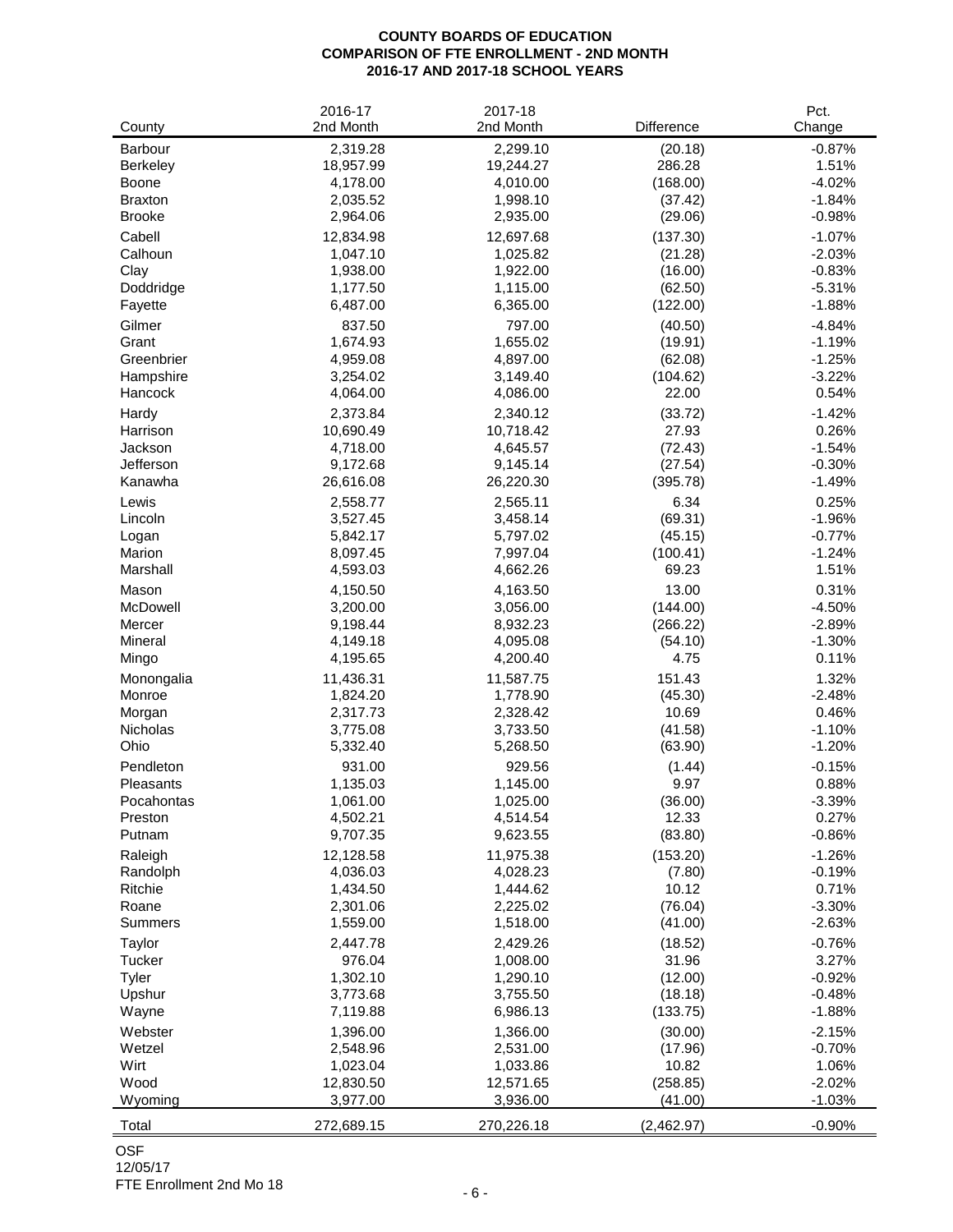#### **COUNTY BOARDS OF EDUCATION COMPARISON OF FTE ENROLLMENT - 2ND MONTH ARRANGED IN DESCENDING ORDER BY NUMBER OF STUDENTS 2016-17 AND 2017-18 SCHOOL YEARS**

|                          |                | 2016-17    | 2017-18    |            | Pct.     |
|--------------------------|----------------|------------|------------|------------|----------|
| Ct.                      | County         | 2nd Month  | 2nd Month  | Difference | Change   |
| $\mathbf{1}$             | Berkeley       | 18,957.99  | 19,244.27  | 286.28     | 1.51%    |
| $\overline{\mathbf{c}}$  | Monongalia     | 11,436.31  | 11,587.75  | 151.43     | 1.32%    |
| 3                        | Marshall       | 4,593.03   | 4,662.26   | 69.23      | 1.51%    |
| 4                        | Tucker         | 976.04     | 1,008.00   | 31.96      | 3.27%    |
| 5                        | Harrison       | 10,690.49  | 10,718.42  | 27.93      | 0.26%    |
| 6                        | Hancock        | 4,064.00   | 4,086.00   | 22.00      | 0.54%    |
| $\overline{7}$           | Mason          | 4,150.50   | 4,163.50   | 13.00      | 0.31%    |
| 8                        | Preston        | 4,502.21   | 4,514.54   | 12.33      | 0.27%    |
| $\boldsymbol{9}$         | Wirt           | 1,023.04   | 1,033.86   | 10.82      | 1.06%    |
| 10                       | Morgan         | 2,317.73   | 2,328.42   | 10.69      | 0.46%    |
|                          |                |            |            |            |          |
| 11                       | <b>Ritchie</b> | 1,434.50   | 1,444.62   | 10.12      | 0.71%    |
| 12                       | Pleasants      | 1,135.03   | 1,145.00   | 9.97       | 0.88%    |
| 13                       | Lewis          | 2,558.77   | 2,565.11   | 6.34       | 0.25%    |
| 14                       | Mingo          | 4,195.65   | 4,200.40   | 4.75       | 0.11%    |
| 15                       | Pendleton      | 931.00     | 929.56     | (1.44)     | $-0.15%$ |
| 16                       | Randolph       | 4,036.03   | 4,028.23   | (7.80)     | $-0.19%$ |
| 17                       | Tyler          | 1,302.10   | 1,290.10   | (12.00)    | $-0.92%$ |
| 18                       | Clay           | 1,938.00   | 1,922.00   | (16.00)    | $-0.83%$ |
| 19                       | Wetzel         | 2,548.96   | 2,531.00   | (17.96)    | $-0.70%$ |
| 20                       | Upshur         | 3,773.68   | 3,755.50   | (18.18)    | $-0.48%$ |
| 21                       | Taylor         | 2,447.78   | 2,429.26   | (18.52)    | $-0.76%$ |
| 22                       | Grant          | 1,674.93   | 1,655.02   | (19.91)    | $-1.19%$ |
| 23                       | Barbour        | 2,319.28   | 2,299.10   | (20.18)    | $-0.87%$ |
| 24                       | Calhoun        | 1,047.10   | 1,025.82   | (21.28)    | $-2.03%$ |
| 25                       | Jefferson      | 9,172.68   | 9,145.14   | (27.54)    | $-0.30%$ |
| 26                       | <b>Brooke</b>  | 2,964.06   | 2,935.00   | (29.06)    | $-0.98%$ |
| 27                       | Webster        | 1,396.00   | 1,366.00   | (30.00)    | $-2.15%$ |
| 28                       | Hardy          | 2,373.84   | 2,340.12   | (33.72)    | $-1.42%$ |
| 29                       | Pocahontas     | 1,061.00   | 1,025.00   | (36.00)    | $-3.39%$ |
| 30                       | <b>Braxton</b> | 2,035.52   | 1,998.10   | (37.42)    | $-1.84%$ |
| 31                       | Gilmer         | 837.50     | 797.00     | (40.50)    | $-4.84%$ |
| 32                       | <b>Summers</b> | 1,559.00   | 1,518.00   | (41.00)    | $-2.63%$ |
| 32                       | Wyoming        | 3,977.00   | 3,936.00   | (41.00)    | $-1.03%$ |
| 34                       | Nicholas       | 3,775.08   | 3,733.50   | (41.58)    | $-1.10%$ |
| 35                       |                | 5,842.17   | 5,797.02   | (45.15)    | $-0.77%$ |
|                          | Logan          |            |            |            |          |
| 36                       | Monroe         | 1,824.20   | 1,778.90   | (45.30)    | $-2.48%$ |
| 37                       | Mineral        | 4,149.18   | 4,095.08   | (54.10)    | $-1.30%$ |
| 38                       | Greenbrier     | 4,959.08   | 4,897.00   | (62.08)    | $-1.25%$ |
| 39                       | Doddridge      | 1,177.50   | 1,115.00   | (62.50)    | $-5.31%$ |
| 40                       | Ohio           | 5,332.40   | 5,268.50   | (63.90)    | $-1.20%$ |
| 41                       | Lincoln        | 3,527.45   | 3,458.14   | (69.31)    | $-1.96%$ |
| 42                       | Jackson        | 4,718.00   | 4,645.57   | (72.43)    | $-1.54%$ |
| 43                       | Roane          | 2,301.06   | 2,225.02   | (76.04)    | $-3.30%$ |
| 44                       | Putnam         | 9,707.35   | 9,623.55   | (83.80)    | $-0.86%$ |
| 45                       | Marion         | 8,097.45   | 7,997.04   | (100.41)   | $-1.24%$ |
| 46                       | Hampshire      | 3,254.02   | 3,149.40   | (104.62)   | $-3.22%$ |
| 47                       | Fayette        | 6,487.00   | 6,365.00   | (122.00)   | $-1.88%$ |
| 48                       | Wayne          | 7,119.88   | 6,986.13   | (133.75)   | $-1.88%$ |
| 49                       | Cabell         | 12,834.98  | 12,697.68  | (137.30)   | $-1.07%$ |
| 50                       | McDowell       | 3,200.00   | 3,056.00   | (144.00)   | $-4.50%$ |
| 51                       | Raleigh        | 12,128.58  | 11,975.38  | (153.20)   | $-1.26%$ |
| 52                       | Boone          | 4,178.00   | 4,010.00   | (168.00)   | $-4.02%$ |
| 53                       | Wood           | 12,830.50  | 12,571.65  | (258.85)   | $-2.02%$ |
| 54                       | Mercer         | 9,198.44   | 8,932.23   | (266.22)   | $-2.89%$ |
| 55                       | Kanawha        | 26,616.08  | 26,220.30  | (395.78)   | $-1.49%$ |
| $\overline{\phantom{a}}$ | Total          | 272,689.15 | 270,226.18 | (2,462.97) | $-0.90%$ |
|                          |                |            |            |            |          |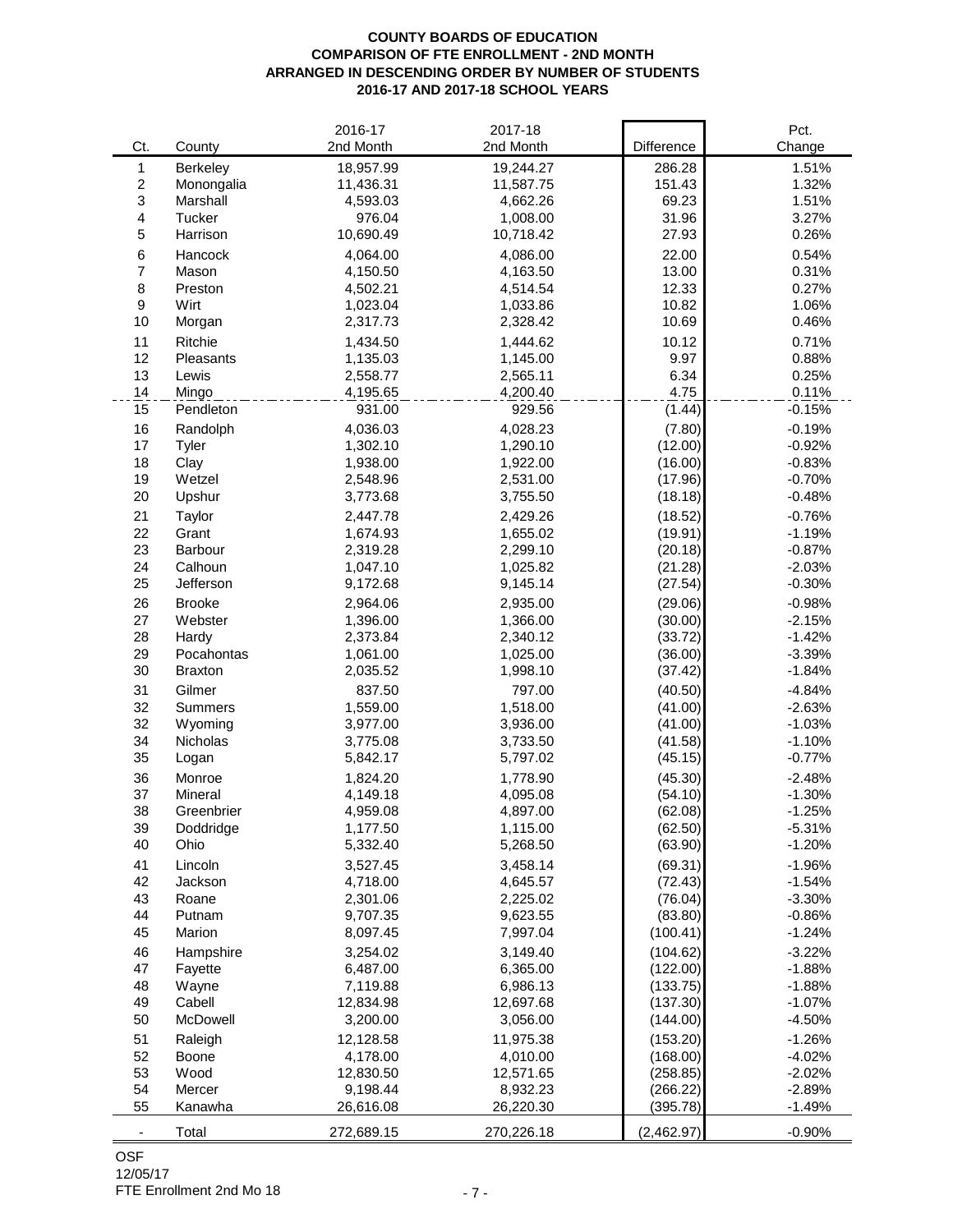#### **COUNTY BOARDS OF EDUCATION COMPARISON OF FTE ENROLLMENT - 2ND MONTH ARRANGED IN DESCENDING ORDER BY PERCENT CHANGE 2016-17 AND 2017-18 SCHOOL YEARS**

|                          |                | 2016-17    | 2017-18    |            | Pct.     |
|--------------------------|----------------|------------|------------|------------|----------|
| Ct.                      | County         | 2nd Month  | 2nd Month  | Difference | Change   |
| 1                        | <b>Tucker</b>  | 976.04     | 1,008.00   | 31.96      | 3.27%    |
| $\boldsymbol{2}$         | Berkeley       | 18,957.99  | 19,244.27  | 286.28     | 1.51%    |
| 3                        | Marshall       | 4,593.03   | 4,662.26   | 69.23      | 1.51%    |
| $\overline{\mathbf{4}}$  | Monongalia     | 11,436.31  | 11,587.75  | 151.43     | 1.32%    |
| 5                        | Wirt           | 1,023.04   | 1,033.86   | 10.82      | 1.06%    |
| 6                        | Pleasants      | 1,135.03   | 1,145.00   | 9.97       | 0.88%    |
| $\overline{7}$           | Ritchie        | 1,434.50   | 1,444.62   | 10.12      | 0.71%    |
| $\,8\,$                  | Hancock        | 4,064.00   | 4,086.00   | 22.00      | 0.54%    |
| $\boldsymbol{9}$         | Morgan         | 2,317.73   | 2,328.42   | 10.69      | 0.46%    |
| 10                       | Mason          | 4,150.50   | 4,163.50   | 13.00      | 0.31%    |
| 11                       | Preston        | 4,502.21   | 4,514.54   | 12.33      | 0.27%    |
| 12                       | Harrison       | 10,690.49  | 10,718.42  | 27.93      | 0.26%    |
| 13                       | Lewis          | 2,558.77   | 2,565.11   | 6.34       | 0.25%    |
| 14                       | Mingo          | 4,195.65   | 4,200.40   | 4.75       | 0.11%    |
| 15                       | Pendleton      | 931.00     | 929.56     | (1.44)     | $-0.15%$ |
| 16                       | Randolph       | 4,036.03   | 4,028.23   | (7.80)     | $-0.19%$ |
| 17                       | Jefferson      | 9,172.68   | 9,145.14   | (27.54)    | $-0.30%$ |
| 18                       | Upshur         | 3,773.68   | 3,755.50   | (18.18)    | $-0.48%$ |
| 19                       | Wetzel         | 2,548.96   | 2,531.00   | (17.96)    | $-0.70%$ |
| 20                       | Taylor         | 2,447.78   | 2,429.26   | (18.52)    | $-0.76%$ |
| 21                       | Logan          | 5,842.17   | 5,797.02   | (45.15)    | $-0.77%$ |
| 22                       | Clay           | 1,938.00   | 1,922.00   | (16.00)    | $-0.83%$ |
| 23                       | Putnam         | 9,707.35   | 9,623.55   | (83.80)    | $-0.86%$ |
| 24                       | Barbour        | 2,319.28   | 2,299.10   | (20.18)    | $-0.87%$ |
| 25                       | Tyler          | 1,302.10   | 1,290.10   | (12.00)    | $-0.92%$ |
| 26                       | <b>Brooke</b>  | 2,964.06   | 2,935.00   | (29.06)    | $-0.98%$ |
| 27                       | Wyoming        | 3,977.00   | 3,936.00   | (41.00)    | $-1.03%$ |
| 28                       | Cabell         | 12,834.98  | 12,697.68  | (137.30)   | $-1.07%$ |
| 29                       | Nicholas       | 3,775.08   | 3,733.50   | (41.58)    | $-1.10%$ |
| 30                       | Grant          | 1,674.93   | 1,655.02   | (19.91)    | $-1.19%$ |
| 31                       | Ohio           | 5,332.40   | 5,268.50   | (63.90)    | $-1.20%$ |
| 32                       | Marion         | 8,097.45   | 7,997.04   | (100.41)   | $-1.24%$ |
| 33                       | Greenbrier     | 4,959.08   | 4,897.00   | (62.08)    | $-1.25%$ |
| 34                       | Raleigh        | 12,128.58  | 11,975.38  | (153.20)   | $-1.26%$ |
| 35                       | Mineral        | 4,149.18   | 4,095.08   | (54.10)    | $-1.30%$ |
| 36                       | Hardy          | 2,373.84   | 2,340.12   | (33.72)    | $-1.42%$ |
| 37                       | Kanawha        | 26,616.08  | 26,220.30  | (395.78)   | $-1.49%$ |
| 38                       | Jackson        | 4,718.00   | 4,645.57   | (72.43)    | $-1.54%$ |
| 39                       | <b>Braxton</b> | 2,035.52   | 1,998.10   | (37.42)    | $-1.84%$ |
| 40                       | Wayne          | 7,119.88   | 6,986.13   | (133.75)   | $-1.88%$ |
| 41                       | Fayette        | 6,487.00   | 6,365.00   | (122.00)   | $-1.88%$ |
| 42                       | Lincoln        | 3,527.45   | 3,458.14   | (69.31)    | $-1.96%$ |
| 43                       | Wood           | 12,830.50  | 12,571.65  | (258.85)   | $-2.02%$ |
| 44                       | Calhoun        | 1,047.10   | 1,025.82   | (21.28)    | $-2.03%$ |
| 45                       | Webster        | 1,396.00   | 1,366.00   | (30.00)    | $-2.15%$ |
| 46                       | Monroe         | 1,824.20   | 1,778.90   | (45.30)    | $-2.48%$ |
| 47                       | <b>Summers</b> | 1,559.00   | 1,518.00   | (41.00)    | $-2.63%$ |
| 48                       | Mercer         | 9,198.44   | 8,932.23   | (266.22)   | $-2.89%$ |
| 49                       | Hampshire      | 3,254.02   | 3,149.40   | (104.62)   | $-3.22%$ |
| 50                       | Roane          | 2,301.06   | 2,225.02   | (76.04)    | $-3.30%$ |
| 51                       | Pocahontas     | 1,061.00   | 1,025.00   | (36.00)    | $-3.39%$ |
| 52                       | Boone          | 4,178.00   | 4,010.00   | (168.00)   | $-4.02%$ |
| 53                       | McDowell       | 3,200.00   | 3,056.00   | (144.00)   | $-4.50%$ |
| 54                       | Gilmer         | 837.50     | 797.00     | (40.50)    | $-4.84%$ |
| 55                       | Doddridge      | 1,177.50   | 1,115.00   | (62.50)    | $-5.31%$ |
|                          |                |            |            |            |          |
| $\overline{\phantom{a}}$ | Total          | 272,689.15 | 270,212.18 | (2,476.97) | $-0.91%$ |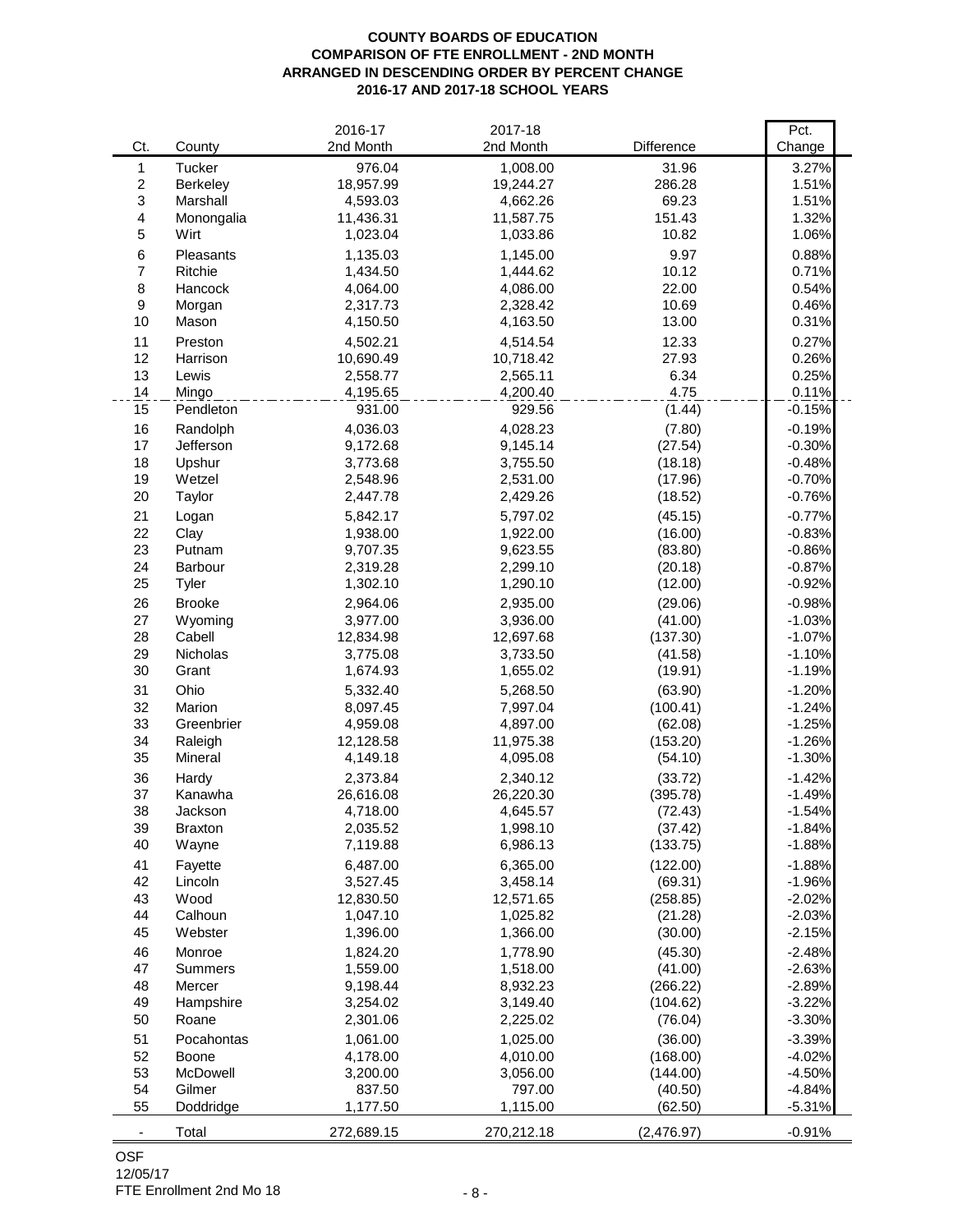## **COUNTY BOARDS OF EDUCATION COMPARISON OF EARLY CHILDHOOD FTE ENROLLMENT - 2ND MONTH 2016-17 AND 2017-18 SCHOOL YEARS**

| County           | 2016-17<br>2nd Month | 2017-18<br>2nd Month | Difference      | Pct<br>Change      |
|------------------|----------------------|----------------------|-----------------|--------------------|
| Barbour          | 132.25               | 136.50               | 4.25            | 3.21%              |
| <b>Berkeley</b>  | 852.42               | 958.09               | 105.67          | 12.40%             |
| Boone            | 193.00               | 202.00               | 9.00            | 4.66%              |
| <b>Braxton</b>   | 122.52               | 117.10               | (5.42)          | $-4.42%$           |
| <b>Brooke</b>    | 111.06               | 129.00               | 17.94           | 16.15%             |
| Cabell           | 758.40               | 777.20               | 18.80           | 2.48%              |
| Calhoun          | 65.10                | 70.32                | 5.22            | 8.02%              |
| Clay             | 115.00               | 112.00               | (3.00)          | $-2.61%$           |
| Doddridge        | 66.00                | 70.00                | 4.00            | 6.06%              |
| Fayette          | 343.00               | 333.00               | (10.00)         | $-2.92%$           |
| Gilmer           | 53.50                | 41.00                | (12.50)         | $-23.36%$          |
| Grant            | 84.18                | 93.02                | 8.84            | 10.50%             |
| Greenbrier       | 229.08               | 250.00               | 20.92           | 9.13%              |
| Hampshire        | 130.02               | 149.40               | 19.38           | 14.91%             |
| Hancock          | 220.00               | 235.00               | 15.00           | 6.82%              |
| Hardy            | 138.14               | 129.52               | (8.62)          | $-6.24%$           |
| Harrison         | 564.24               | 579.32               | 15.08           | 2.67%              |
| Jackson          | 260.00               | 258.57               | (1.43)          | $-0.55%$           |
| Jefferson        | 316.71               | 316.33               | (0.38)          | $-0.12%$           |
| Kanawha          | 1,379.00             | 1,388.00             | 9.00            | 0.65%              |
| Lewis            | 137.77               | 159.00               | 21.23           | 15.41%             |
| Lincoln          | 201.45               | 222.14               | 20.69           | 10.27%             |
| Logan            | 313.04               | 299.02               | (14.02)         | $-4.48%$           |
| Marion           | 478.35               | 478.04               | (0.31)          | $-0.06%$           |
| Marshall         | 250.52               | 259.26               | 8.74            | 3.49%              |
| Mason            | 251.50               | 279.00               | 27.50           | 10.93%             |
| McDowell         | 195.00               | 171.00               | (24.00)         | $-12.31%$          |
| Mercer           | 493.44               | 487.98               | (5.46)          | $-1.11%$           |
| Mineral<br>Mingo | 247.43<br>253.15     | 253.33<br>233.00     | 5.90<br>(20.15) | 2.39%<br>$-7.96%$  |
| Monongalia       | 706.30               | 717.06               | 10.76           | 1.52%              |
| Monroe           | 121.20               | 102.90               | (18.30)         | $-15.10%$          |
| Morgan           | 113.05               | 107.30               | (5.75)          | $-5.09%$           |
| Nicholas         | 191.08               | 179.40               | (11.68)         | $-6.11%$           |
| Ohio             | 301.40               | 288.50               | (12.90)         | $-4.28%$           |
| Pendleton        | 68.00                | 57.06                | (10.94)         | $-16.09%$          |
| Pleasants        | 60.03                | 73.00                | 12.97           | 21.61%             |
| Pocahontas       | 58.00                | 63.00                | 5.00            | 8.62%              |
| Preston          | 238.21               | 258.04               | 19.83           | 8.32%              |
| Putnam           | 427.00               | 450.00               | 23.00           | 5.39%              |
| Raleigh          | 718.58               | 673.38               | (45.20)         | $-6.29%$           |
| Randolph         | 217.28               | 205.23               | (12.05)         | $-5.55%$           |
| Ritchie<br>Roane | 92.50<br>114.06      | 94.12<br>95.02       | 1.62<br>(19.04) | 1.75%<br>$-16.69%$ |
| <b>Summers</b>   | 78.00                | 86.00                | 8.00            | 10.26%             |
|                  | 141.78               | 141.04               | (0.74)          |                    |
| Taylor<br>Tucker | 53.04                | 69.00                |                 | $-0.52%$<br>30.09% |
| Tyler            | 82.70                | 90.10                | 15.96<br>7.40   | 8.95%              |
| Upshur           | 186.18               | 216.00               | 29.82           | 16.02%             |
| Wayne            | 388.13               | 418.13               | 30.00           | 7.73%              |
| Webster          | 91.00                | 69.00                | (22.00)         | $-24.18%$          |
| Wetzel           | 135.96               | 151.00               | 15.04           | 11.06%             |
| Wirt             | 60.04                | 61.86                | 1.82            | 3.03%              |
| Wood             | 683.62               | 647.27               | (36.35)         | $-5.32%$           |
| Wyoming          | 276.00               | 252.00               | (24.00)         | $-8.70%$           |
| Total            | 14,558.41            | 14,752.55            | 194.14          | 1.33%              |

FTE Enrollment 2nd Mo 18 - 9 -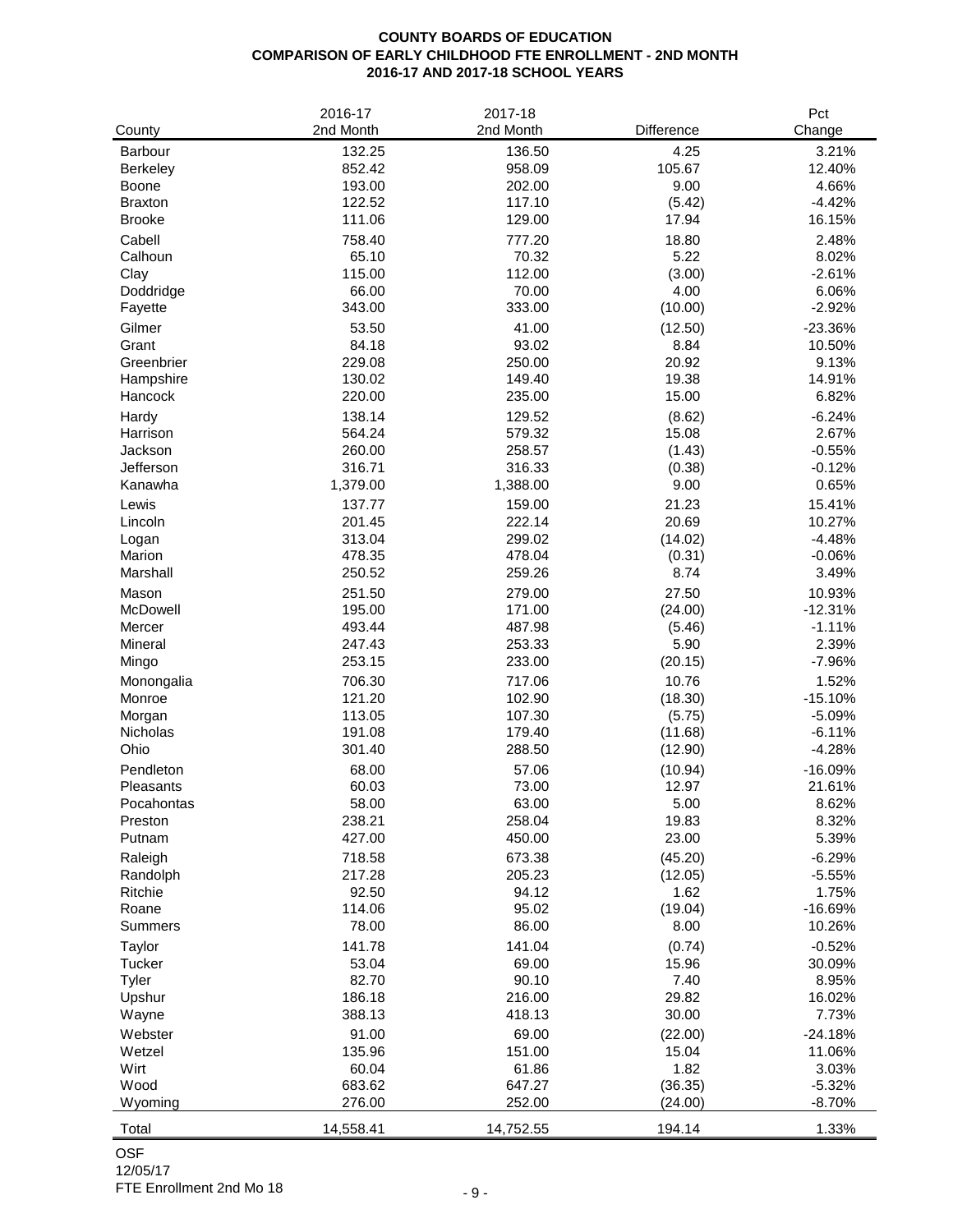## **COUNTY BOARDS OF EDUCATION COMPARISON OF EARLY CHILDHOOD FTE ENROLLMENT - 2ND MONTH ARRANGED IN DESCENDING ORDER BY NUMBER OF STUDENTS 2016-17 AND 2017-18 SCHOOL YEARS**

|                          |                | 2016-17   | 2017-18   |            | Pct       |
|--------------------------|----------------|-----------|-----------|------------|-----------|
| Ct.                      | County         | 2nd Month | 2nd Month | Difference | Change    |
| $\mathbf{1}$             | Berkeley       | 852.42    | 958.09    | 105.67     | 12.40%    |
| $\sqrt{2}$               | Wayne          | 388.13    | 418.13    | 30.00      | 7.73%     |
| 3                        | Upshur         | 186.18    | 216.00    | 29.82      | 16.02%    |
| 4                        | Mason          | 251.50    | 279.00    | 27.50      | 10.93%    |
| 5                        | Putnam         | 427.00    | 450.00    | 23.00      | 5.39%     |
| $\,6$                    | Lewis          | 137.77    | 159.00    | 21.23      | 15.41%    |
| $\overline{7}$           | Greenbrier     | 229.08    | 250.00    | 20.92      | 9.13%     |
| 8                        | Lincoln        | 201.45    | 222.14    | 20.69      | 10.27%    |
| $\boldsymbol{9}$         | Preston        | 238.21    | 258.04    | 19.83      | 8.32%     |
| 10                       | Hampshire      | 130.02    | 149.40    | 19.38      | 14.91%    |
| 11                       | Cabell         | 758.40    | 777.20    | 18.80      | 2.48%     |
| 12                       | <b>Brooke</b>  | 111.06    | 129.00    | 17.94      | 16.15%    |
| 13                       | Tucker         | 53.04     | 69.00     | 15.96      | 30.09%    |
| 14                       | Harrison       | 564.24    | 579.32    | 15.08      | 2.67%     |
| 15                       | Wetzel         | 135.96    | 151.00    | 15.04      | 11.06%    |
| 16                       | Hancock        | 220.00    | 235.00    | 15.00      | 6.82%     |
| 17                       | Pleasants      | 60.03     | 73.00     | 12.97      | 21.61%    |
| 18                       | Monongalia     | 706.30    | 717.06    | 10.76      | 1.52%     |
| 19                       | Boone          | 193.00    | 202.00    | 9.00       | 4.66%     |
| 19                       | Kanawha        | 1,379.00  | 1,388.00  | 9.00       | 0.65%     |
| 21                       | Grant          | 84.18     | 93.02     | 8.84       | 10.50%    |
| 22                       | Marshall       | 250.52    | 259.26    | 8.74       | 3.49%     |
| 23                       | <b>Summers</b> | 78.00     | 86.00     | 8.00       | 10.26%    |
| 24                       | Tyler          | 82.70     | 90.10     | 7.40       | 8.95%     |
| 25                       | Mineral        | 247.43    | 253.33    | 5.90       | 2.39%     |
| 26                       | Calhoun        | 65.10     | 70.32     | 5.22       | 8.02%     |
| 27                       | Pocahontas     | 58.00     | 63.00     | 5.00       | 8.62%     |
| 28                       | Barbour        | 132.25    | 136.50    | 4.25       | 3.21%     |
| 29                       | Doddridge      | 66.00     | 70.00     | 4.00       | 6.06%     |
| 30                       | Wirt           | 60.04     | 61.86     | 1.82       | 3.03%     |
| 31                       | Ritchie        | 92.50     | 94.12     | 1.62       | 1.75%     |
| 32                       | Marion         | 478.35    | 478.04    | (0.31)     | $-0.06%$  |
| 33                       | Jefferson      | 316.71    | 316.33    | (0.38)     | $-0.12%$  |
| 34                       | Taylor         | 141.78    | 141.04    | (0.74)     | $-0.52%$  |
| 35                       | Jackson        | 260.00    | 258.57    | (1.43)     | $-0.55%$  |
| 36                       | Clay           | 115.00    | 112.00    | (3.00)     | $-2.61%$  |
| 37                       | <b>Braxton</b> | 122.52    | 117.10    | (5.42)     | $-4.42%$  |
| 38                       | Mercer         | 493.44    | 487.98    | (5.46)     | $-1.11%$  |
| 39                       | Morgan         | 113.05    | 107.30    | (5.75)     | $-5.09%$  |
| 40                       | Hardy          | 138.14    | 129.52    | (8.62)     | $-6.24%$  |
| 41                       | Fayette        | 343.00    | 333.00    | (10.00)    | $-2.92%$  |
| 42                       | Pendleton      | 68.00     | 57.06     | (10.94)    | $-16.09%$ |
| 43                       | Nicholas       | 191.08    | 179.40    | (11.68)    | $-6.11%$  |
| 44                       | Randolph       | 217.28    | 205.23    | (12.05)    | $-5.55%$  |
| 45                       | Gilmer         | 53.50     | 41.00     | (12.50)    | $-23.36%$ |
| 46                       | Ohio           | 301.40    | 288.50    | (12.90)    | $-4.28%$  |
| 47                       | Logan          | 313.04    | 299.02    | (14.02)    | $-4.48%$  |
| 48                       | Monroe         | 121.20    | 102.90    | (18.30)    | $-15.10%$ |
| 49                       | Roane          | 114.06    | 95.02     | (19.04)    | $-16.69%$ |
| 50                       | Mingo          | 253.15    | 233.00    | (20.15)    | $-7.96%$  |
| 51                       | Webster        | 91.00     | 69.00     | (22.00)    | $-24.18%$ |
| 52                       | McDowell       | 195.00    | 171.00    | (24.00)    | $-12.31%$ |
| 52                       | Wyoming        | 276.00    | 252.00    | (24.00)    | $-8.70%$  |
| 54                       | Wood           | 683.62    | 647.27    | (36.35)    | $-5.32%$  |
| 55                       | Raleigh        | 718.58    | 673.38    | (45.20)    | $-6.29%$  |
|                          |                |           |           |            |           |
| $\overline{\phantom{a}}$ | Total          | 14,558.41 | 14,752.55 | 194.14     | 1.33%     |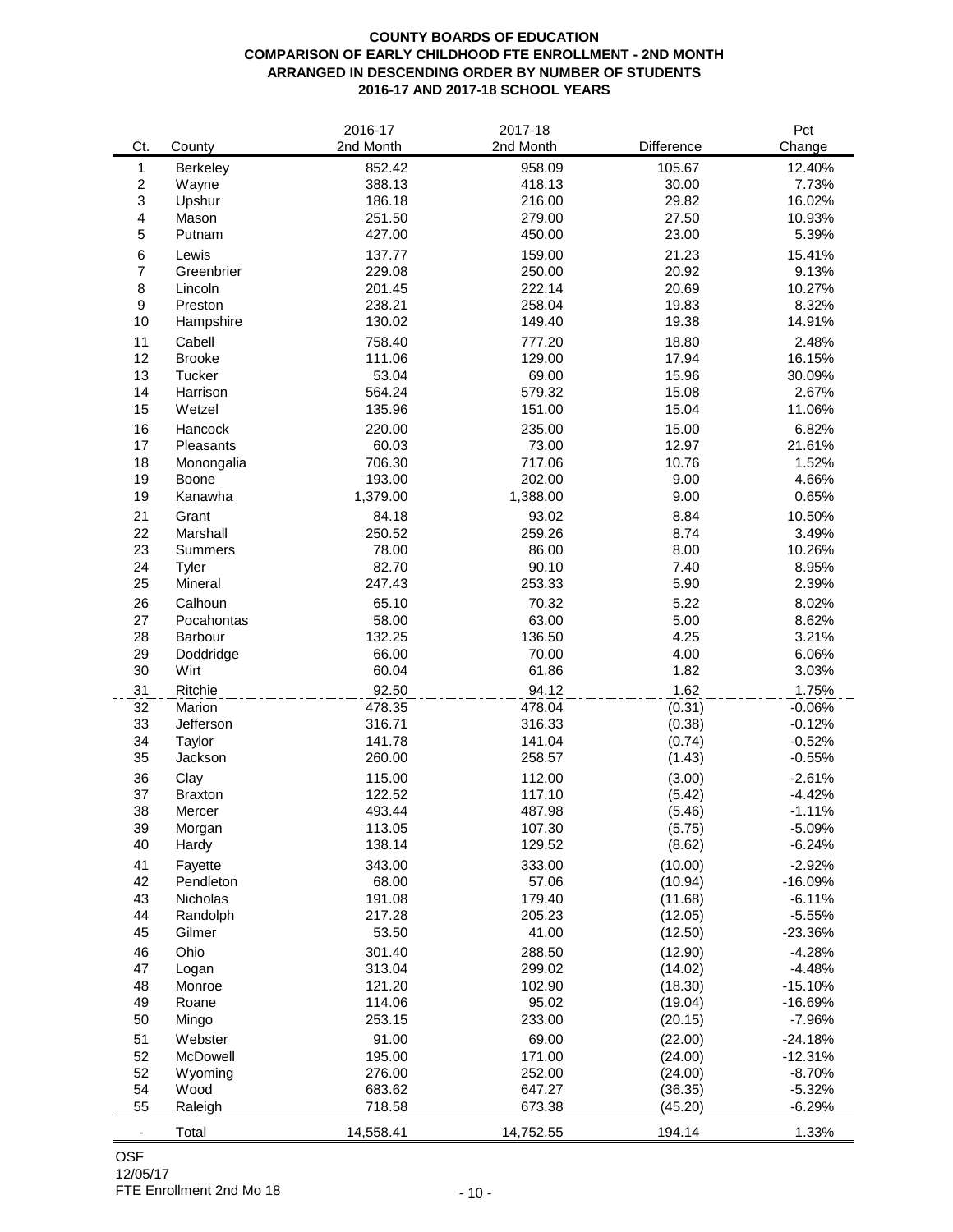### **COUNTY BOARDS OF EDUCATION COMPARISON OF EARLY CHILDHOOD FTE ENROLLMENT - 2ND MONTH ARRANGED IN DESCENDING ORDER BY PERCENT CHANGE 2016-17 AND 2017-18 SCHOOL YEARS**

|                          |                 | 2016-17          | 2017-18          |               | Pct            |
|--------------------------|-----------------|------------------|------------------|---------------|----------------|
| Ct.                      | County          | 2nd Month        | 2nd Month        | Difference    | Change         |
| 1                        | Tucker          | 53.04            | 69.00            | 15.96         | 30.09%         |
| $\sqrt{2}$               | Pleasants       | 60.03            | 73.00            | 12.97         | 21.61%         |
| 3                        | <b>Brooke</b>   | 111.06           | 129.00           | 17.94         | 16.15%         |
| 4                        | Upshur          | 186.18           | 216.00           | 29.82         | 16.02%         |
| 5                        | Lewis           | 137.77           | 159.00           | 21.23         | 15.41%         |
| 6                        | Hampshire       | 130.02           | 149.40           | 19.38         | 14.91%         |
| $\overline{7}$           | <b>Berkeley</b> | 852.42           | 958.09           | 105.67        | 12.40%         |
| 8                        | Wetzel          | 135.96           | 151.00           | 15.04         | 11.06%         |
| 9                        | Mason           | 251.50           | 279.00           | 27.50         | 10.93%         |
| 10                       | Grant           | 84.18            | 93.02            | 8.84          | 10.50%         |
| 11                       | Lincoln         | 201.45           | 222.14           | 20.69         | 10.27%         |
| 12                       | <b>Summers</b>  | 78.00            | 86.00            | 8.00          | 10.26%         |
| 13                       | Greenbrier      | 229.08           | 250.00           | 20.92         | 9.13%          |
| 14                       | Tyler           | 82.70            | 90.10            | 7.40          | 8.95%          |
| 15                       | Pocahontas      | 58.00            | 63.00            | 5.00          | 8.62%          |
| 16                       | Preston         | 238.21           | 258.04           | 19.83         | 8.32%          |
| 17                       | Calhoun         | 65.10            | 70.32            | 5.22          | 8.02%          |
| 18                       | Wayne           | 388.13           | 418.13           | 30.00         | 7.73%          |
| 19                       | Hancock         | 220.00           | 235.00           | 15.00         | 6.82%          |
| 20                       | Doddridge       | 66.00            | 70.00            | 4.00          | 6.06%          |
|                          |                 |                  | 450.00           |               |                |
| 21<br>22                 | Putnam<br>Boone | 427.00<br>193.00 | 202.00           | 23.00<br>9.00 | 5.39%<br>4.66% |
| 23                       | Marshall        | 250.52           | 259.26           | 8.74          | 3.49%          |
| 24                       | Barbour         | 132.25           | 136.50           | 4.25          | 3.21%          |
| 25                       | Wirt            | 60.04            | 61.86            | 1.82          | 3.03%          |
|                          |                 |                  |                  |               |                |
| 26                       | Harrison        | 564.24           | 579.32           | 15.08         | 2.67%          |
| 27                       | Cabell          | 758.40           | 777.20           | 18.80         | 2.48%          |
| 28                       | Mineral         | 247.43           | 253.33           | 5.90          | 2.39%          |
| 29<br>30                 | Ritchie         | 92.50            | 94.12            | 1.62          | 1.75%          |
|                          | Monongalia      | 706.30           | 717.06           | 10.76         | 1.52%          |
| 31                       | Kanawha         | 1,379.00         | 1,388.00         | 9.00          | 0.65%          |
| 32                       | Marion          | 478.35<br>316.71 | 478.04<br>316.33 | (0.31)        | $-0.06%$       |
| 33                       | Jefferson       |                  |                  | (0.38)        | $-0.12%$       |
| 34                       | Taylor          | 141.78           | 141.04           | (0.74)        | $-0.52%$       |
| 35                       | Jackson         | 260.00           | 258.57           | (1.43)        | $-0.55%$       |
| 36                       | Mercer          | 493.44           | 487.98           | (5.46)        | $-1.11%$       |
| 37                       | Clay            | 115.00           | 112.00           | (3.00)        | $-2.61%$       |
| 38                       | Fayette         | 343.00           | 333.00           | (10.00)       | $-2.92%$       |
| 39                       | Ohio            | 301.40           | 288.50           | (12.90)       | $-4.28%$       |
| 40                       | <b>Braxton</b>  | 122.52           | 117.10           | (5.42)        | $-4.42%$       |
| 41                       | Logan           | 313.04           | 299.02           | (14.02)       | $-4.48%$       |
| 42                       | Morgan          | 113.05           | 107.30           | (5.75)        | $-5.09%$       |
| 43                       | Wood            | 683.62           | 647.27           | (36.35)       | $-5.32%$       |
| 44                       | Randolph        | 217.28           | 205.23           | (12.05)       | $-5.55%$       |
| 45                       | Nicholas        | 191.08           | 179.40           | (11.68)       | $-6.11%$       |
| 46                       | Hardy           | 138.14           | 129.52           | (8.62)        | $-6.24%$       |
| 47                       | Raleigh         | 718.58           | 673.38           | (45.20)       | $-6.29%$       |
| 48                       | Mingo           | 253.15           | 233.00           | (20.15)       | $-7.96%$       |
| 49                       | Wyoming         | 276.00           | 252.00           | (24.00)       | $-8.70%$       |
| 50                       | McDowell        | 195.00           | 171.00           | (24.00)       | $-12.31%$      |
| 51                       | Monroe          | 121.20           | 102.90           | (18.30)       | $-15.10%$      |
| 52                       | Pendleton       | 68.00            | 57.06            | (10.94)       | $-16.09%$      |
| 53                       | Roane           | 114.06           | 95.02            | (19.04)       | $-16.69%$      |
| 54                       | Gilmer          | 53.50            | 41.00            | (12.50)       | $-23.36%$      |
| 55                       | Webster         | 91.00            | 69.00            | (22.00)       | $-24.18%$      |
| $\overline{\phantom{a}}$ | Total           | 14,558.41        | 14,752.55        | 194.14        | 1.33%          |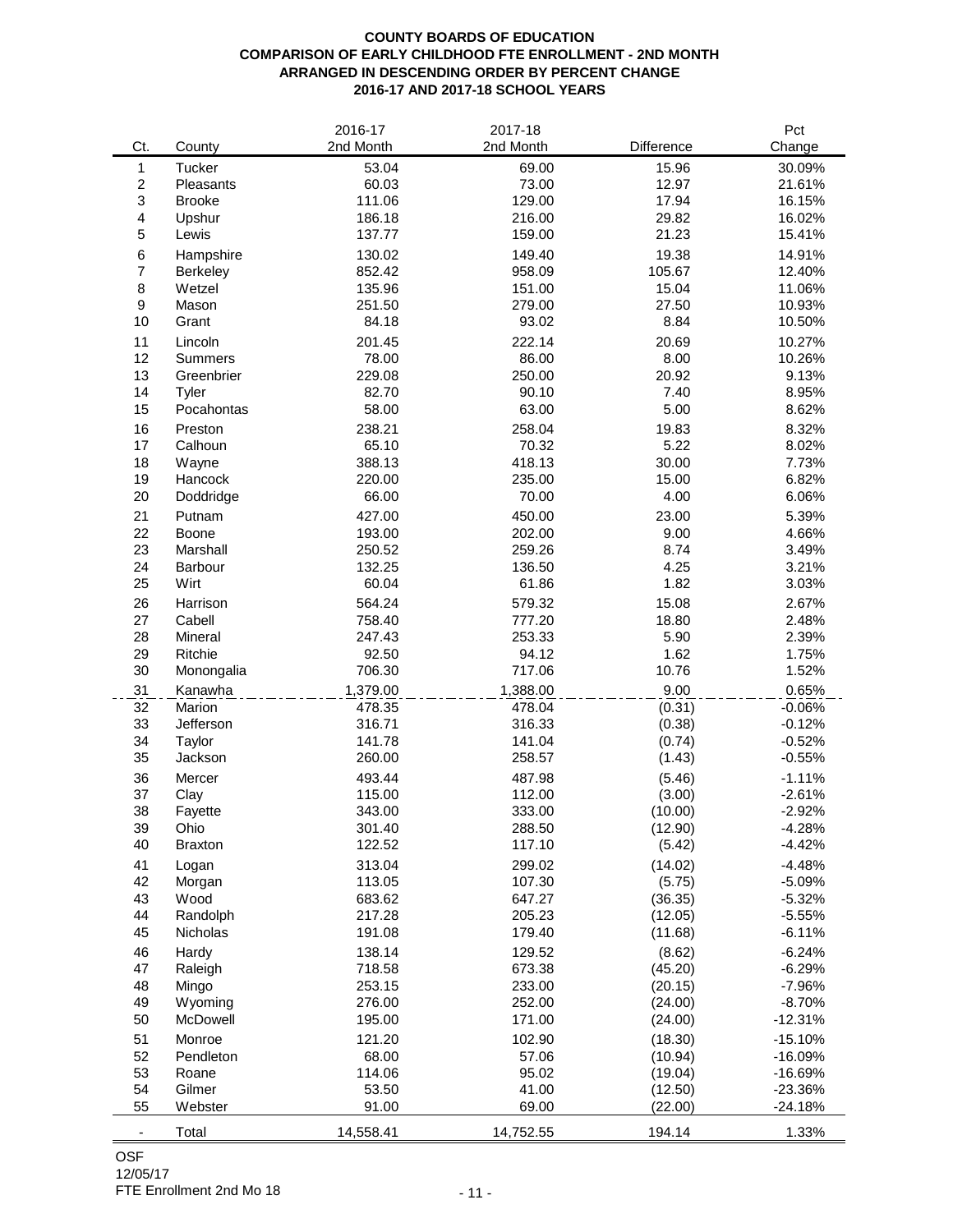## **COUNTY BOARDS OF EDUCATION COMPARISON OF KINDERGARTEN FTE ENROLLMENT - 2ND MONTH 2016-17 AND 2017-18 SCHOOL YEARS**

| County               | 2016-17<br>2nd Month | 2017-18<br>2nd Month | Difference     | Pct.<br>Change    |
|----------------------|----------------------|----------------------|----------------|-------------------|
| <b>Barbour</b>       | 167.00               | 173.00               | 6.00           | 3.59%             |
| <b>Berkeley</b>      | 1,359.00             | 1,348.00             | (11.00)        | $-0.81%$          |
| Boone                | 289.00               | 235.00               | (54.00)        | $-18.69%$         |
| <b>Braxton</b>       | 149.00               | 153.00               | 4.00           | 2.68%             |
| <b>Brooke</b>        | 208.00               | 187.00               | (21.00)        | $-10.10%$         |
| Cabell               | 938.00               | 962.00               | 24.00          | 2.56%             |
| Calhoun              | 88.00                | 74.00                | (14.00)        | $-15.91%$         |
| Clay                 | 136.00               | 111.00               | (25.00)        | $-18.38%$         |
| Doddridge            | 84.00                | 73.00                | (11.00)        | $-13.10%$         |
| Fayette              | 469.00               | 463.00               | (6.00)         | $-1.28%$          |
| Gilmer               | 65.00                | 58.00                | (7.00)         | $-10.77%$         |
| Grant                | 106.00               | 106.00               |                | 0.00%             |
| Greenbrier           | 342.00               | 328.00               | (14.00)        | $-4.09%$          |
| Hampshire            | 221.00               | 215.00               | (6.00)         | $-2.71%$          |
| Hancock              | 261.00               | 276.00               | 15.00          | 5.75%             |
| Hardy                | 190.00               | 183.00               | (7.00)         | $-3.68%$          |
| Harrison             | 776.00               | 766.00               | (10.00)        | $-1.29%$          |
| Jackson<br>Jefferson | 312.00<br>661.00     | 321.00<br>657.00     | 9.00<br>(4.00) | 2.88%<br>$-0.61%$ |
| Kanawha              | 1,866.00             | 1,863.00             | (3.00)         | $-0.16%$          |
| Lewis                | 196.00               | 175.00               | (21.00)        | $-10.71%$         |
| Lincoln              | 279.00               | 248.00               | (31.00)        | $-11.11%$         |
| Logan                | 420.00               | 398.00               | (22.00)        | $-5.24%$          |
| Marion               | 611.00               | 602.00               | (9.00)         | $-1.47%$          |
| Marshall             | 372.00               | 368.00               | (4.00)         | $-1.08%$          |
| Mason                | 281.00               | 311.00               | 30.00          | 10.68%            |
| McDowell             | 234.00               | 221.00               | (13.00)        | $-5.56%$          |
| Mercer               | 716.00               | 671.00               | (45.00)        | $-6.28%$          |
| Mineral              | 297.50               | 321.00               | 23.50          | 7.90%             |
| Mingo                | 340.00               | 332.00               | (8.00)         | $-2.35%$          |
| Monongalia           | 886.00               | 871.00               | (15.00)        | $-1.69%$          |
| Monroe               | 127.00               | 124.00               | (3.00)         | $-2.36%$          |
| Morgan               | 138.00               | 171.00               | 33.00          | 23.91%            |
| Nicholas             | 290.00               | 272.10               | (17.90)        | $-6.17%$          |
| Ohio                 | 413.00               | 429.00               | 16.00          | 3.87%             |
| Pendleton            | 65.00                | 72.00                | 7.00           | 10.77%            |
| Pleasants            | 76.00                | 70.00                | (6.00)         | $-7.89%$          |
| Pocahontas           | 71.00                | 77.00                | 6.00           | 8.45%             |
| Preston              | 356.00               | 324.00               | (32.00)        | $-8.99%$          |
| Putnam               | 663.00               | 643.00               | (20.00)        | $-3.02%$          |
| Raleigh              | 940.00               | 849.00               | (91.00)        | $-9.68%$          |
| Randolph             | 307.00               | 337.00               | 30.00          | 9.77%             |
| Ritchie              | 88.00                | 92.00                | 4.00           | 4.55%             |
| Roane                | 159.00               | 172.00               | 13.00          | 8.18%             |
| <b>Summers</b>       | 125.00               | 80.00                | (45.00)        | $-36.00%$         |
| Taylor               | 200.00               | 183.00               | (17.00)        | $-8.50%$          |
| Tucker<br>Tyler      | 65.00<br>84.00       | 80.00<br>101.00      | 15.00<br>17.00 | 23.08%<br>20.24%  |
| Upshur               | 259.00               | 275.00               | 16.00          | 6.18%             |
| Wayne                | 507.00               | 491.00               | (16.00)        | $-3.16%$          |
| Webster              | 100.00               | 109.00               | 9.00           | 9.00%             |
| Wetzel               | 200.00               | 188.00               | (12.00)        | $-6.00%$          |
| Wirt                 | 79.00                | 74.00                | (5.00)         | $-6.33%$          |
| Wood                 | 926.00               | 911.00               | (15.00)        | $-1.62%$          |
| Wyoming              | 305.00               | 324.00               | 19.00          | 6.23%             |
|                      |                      |                      |                |                   |
| Total                | 19,862.50            | 19,518.10            | (344.40)       | $-1.73%$          |

OSF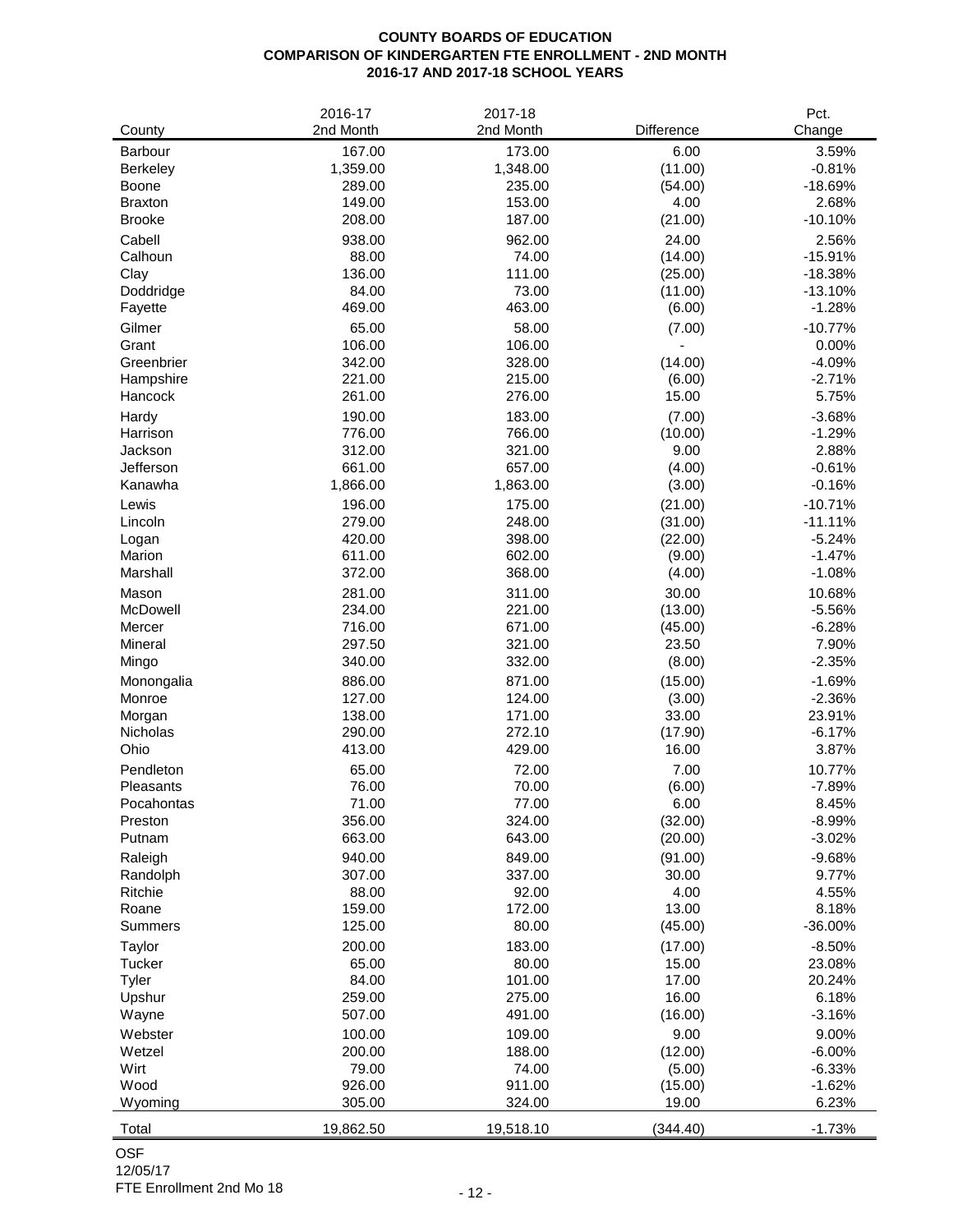#### **COUNTY BOARDS OF EDUCATION COMPARISON OF KINDERGARTEN FTE ENROLLMENT - 2ND MONTH ARRANGED IN DESCENDING ORDER BY NUMBER OF STUDENTS 2016-17 AND 2017-18 SCHOOL YEARS**

|                          |                | 2016-17   | 2017-18   |            | Pct.      |
|--------------------------|----------------|-----------|-----------|------------|-----------|
| Ct.                      | County         | 2nd Month | 2nd Month | Difference | Change    |
| 1                        | Morgan         | 138.00    | 171.00    | 33.00      | 23.91%    |
| $\overline{c}$           | Mason          | 281.00    | 311.00    | 30.00      | 10.68%    |
| $\overline{c}$           | Randolph       | 307.00    | 337.00    | 30.00      | 9.77%     |
| $\overline{\mathbf{4}}$  | Cabell         | 938.00    | 962.00    | 24.00      | 2.56%     |
| $\mathbf 5$              | Mineral        | 297.50    | 321.00    | 23.50      | 7.90%     |
| 6                        | Wyoming        | 305.00    | 324.00    | 19.00      | 6.23%     |
| $\overline{\mathcal{I}}$ | Tyler          | 84.00     | 101.00    | 17.00      | 20.24%    |
| $\, 8$                   | Ohio           | 413.00    | 429.00    | 16.00      | 3.87%     |
| 8                        | Upshur         | 259.00    | 275.00    | 16.00      | 6.18%     |
| 10                       | Hancock        | 261.00    | 276.00    | 15.00      | 5.75%     |
|                          |                |           |           |            |           |
| 10                       | Tucker         | 65.00     | 80.00     | 15.00      | 23.08%    |
| 12<br>13                 | Roane          | 159.00    | 172.00    | 13.00      | 8.18%     |
| 13                       | Jackson        | 312.00    | 321.00    | 9.00       | 2.88%     |
|                          | Webster        | 100.00    | 109.00    | 9.00       | 9.00%     |
| 15                       | Pendleton      | 65.00     | 72.00     | 7.00       | 10.77%    |
| 16                       | Barbour        | 167.00    | 173.00    | 6.00       | 3.59%     |
| 16                       | Pocahontas     | 71.00     | 77.00     | 6.00       | 8.45%     |
| 18                       | <b>Braxton</b> | 149.00    | 153.00    | 4.00       | 2.68%     |
| 18                       | Ritchie        | 88.00     | 92.00     | 4.00       | 4.55%     |
| 20                       | Grant          | 106.00    | 106.00    |            | 0.00%     |
| 21                       | Kanawha        | 1,866.00  | 1,863.00  | (3.00)     | $-0.16%$  |
| 21                       | Monroe         | 127.00    | 124.00    | (3.00)     | $-2.36%$  |
| 23                       | Jefferson      | 661.00    | 657.00    | (4.00)     | $-0.61%$  |
| 23                       | Marshall       | 372.00    | 368.00    | (4.00)     | $-1.08%$  |
| 25                       | Wirt           | 79.00     | 74.00     | (5.00)     | $-6.33%$  |
| 26                       | Fayette        | 469.00    | 463.00    | (6.00)     | $-1.28%$  |
| 26                       | Hampshire      | 221.00    | 215.00    | (6.00)     | $-2.71%$  |
| 26                       | Pleasants      | 76.00     | 70.00     | (6.00)     | $-7.89%$  |
| 29                       | Gilmer         | 65.00     | 58.00     | (7.00)     | $-10.77%$ |
| 29                       | Hardy          | 190.00    | 183.00    | (7.00)     | $-3.68%$  |
| 31                       | Mingo          | 340.00    | 332.00    | (8.00)     | $-2.35%$  |
| 32                       | Marion         | 611.00    | 602.00    | (9.00)     | $-1.47%$  |
| 33                       | Harrison       | 776.00    | 766.00    | (10.00)    | $-1.29%$  |
| 34                       | Berkeley       | 1,359.00  | 1,348.00  | (11.00)    | $-0.81%$  |
| 34                       | Doddridge      | 84.00     | 73.00     | (11.00)    | $-13.10%$ |
| 36                       | Wetzel         | 200.00    | 188.00    | (12.00)    | $-6.00%$  |
| 37                       | McDowell       | 234.00    | 221.00    | (13.00)    | $-5.56%$  |
| 38                       | Calhoun        | 88.00     | 74.00     | (14.00)    | $-15.91%$ |
| 38                       | Greenbrier     | 342.00    | 328.00    | (14.00)    | $-4.09%$  |
| 40                       | Monongalia     | 886.00    | 871.00    | (15.00)    | $-1.69%$  |
| 40                       | Wood           | 926.00    | 911.00    | (15.00)    | $-1.62%$  |
| 42                       | Wayne          | 507.00    | 491.00    | (16.00)    | $-3.16%$  |
| 43                       | Taylor         | 200.00    | 183.00    | (17.00)    | $-8.50%$  |
| 44                       | Nicholas       | 290.00    | 272.10    | (17.90)    | $-6.17%$  |
| 45                       | Putnam         | 663.00    | 643.00    | (20.00)    | $-3.02%$  |
| 46                       | <b>Brooke</b>  | 208.00    | 187.00    | (21.00)    | $-10.10%$ |
| 46                       | Lewis          | 196.00    | 175.00    | (21.00)    | $-10.71%$ |
| 48                       | Logan          | 420.00    | 398.00    | (22.00)    | $-5.24%$  |
| 49                       | Clay           | 136.00    | 111.00    | (25.00)    | $-18.38%$ |
| 50                       | Lincoln        | 279.00    | 248.00    | (31.00)    | $-11.11%$ |
| 51                       | Preston        | 356.00    | 324.00    | (32.00)    | $-8.99%$  |
| 52                       | Mercer         | 716.00    | 671.00    | (45.00)    | $-6.28%$  |
| 52                       | Summers        | 125.00    | 80.00     | (45.00)    | $-36.00%$ |
| 54                       | Boone          | 289.00    | 235.00    | (54.00)    | -18.69%   |
| 55                       | Raleigh        | 940.00    | 849.00    | (91.00)    | $-9.68%$  |
| ٠                        | Total          | 19,862.50 | 19,518.10 | (344.40)   | $-1.73%$  |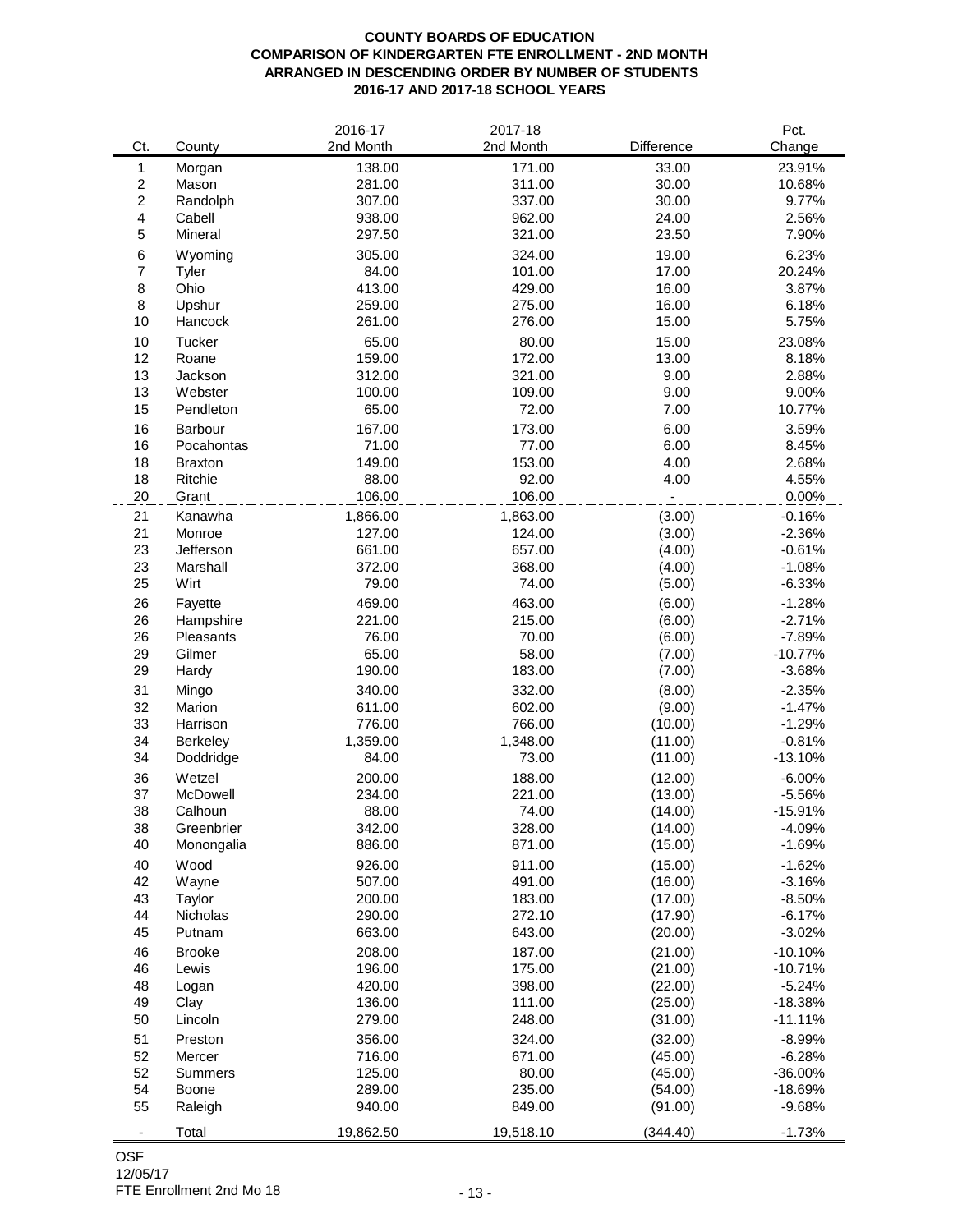### **COUNTY BOARDS OF EDUCATION COMPARISON OF KINDERGARTEN FTE ENROLLMENT - 2ND MONTH ARRANGED IN DESCENDING ORDER BY PERCENT CHANGE 2016-17 AND 2017-18 SCHOOL YEARS**

|                           |                | 2016-17   | 2017-18   |            | Pct.      |
|---------------------------|----------------|-----------|-----------|------------|-----------|
| Ct.                       | County         | 2nd Month | 2nd Month | Difference | Change    |
| 1                         | Morgan         | 138.00    | 171.00    | 33.00      | 23.91%    |
| $\overline{c}$            | Tucker         | 65.00     | 80.00     | 15.00      | 23.08%    |
| $\ensuremath{\mathsf{3}}$ | Tyler          | 84.00     | 101.00    | 17.00      | 20.24%    |
| $\overline{\mathbf{4}}$   | Pendleton      | 65.00     | 72.00     | 7.00       | 10.77%    |
| $\mathbf 5$               | Mason          | 281.00    | 311.00    | 30.00      | 10.68%    |
| $\mathbf 5$               | Randolph       | 307.00    | 337.00    | 30.00      | 9.77%     |
| $\overline{7}$            | Webster        | 100.00    | 109.00    | 9.00       | 9.00%     |
| $\, 8$                    | Pocahontas     | 71.00     | 77.00     | 6.00       | 8.45%     |
| $\boldsymbol{9}$          | Roane          | 159.00    | 172.00    | 13.00      | 8.18%     |
| 10                        | Mineral        | 297.50    | 321.00    | 23.50      | 7.90%     |
| 11                        | Wyoming        | 305.00    | 324.00    | 19.00      | 6.23%     |
| 12                        | Upshur         | 259.00    | 275.00    | 16.00      | 6.18%     |
| 13                        | Hancock        | 261.00    | 276.00    | 15.00      | 5.75%     |
| 14                        | Ritchie        | 88.00     | 92.00     | 4.00       | 4.55%     |
| 15                        | Ohio           | 413.00    | 429.00    | 16.00      | 3.87%     |
|                           |                |           |           |            |           |
| 16                        | Barbour        | 167.00    | 173.00    | 6.00       | 3.59%     |
| 17                        | Jackson        | 312.00    | 321.00    | 9.00       | 2.88%     |
| 18                        | <b>Braxton</b> | 149.00    | 153.00    | 4.00       | 2.68%     |
| 19                        | Cabell         | 938.00    | 962.00    | 24.00      | 2.56%     |
| 20                        | Grant          | 106.00    | 106.00    |            | 0.00%     |
| 21                        | Kanawha        | 1,866.00  | 1,863.00  | (3.00)     | $-0.16%$  |
| 22                        | Jefferson      | 661.00    | 657.00    | (4.00)     | $-0.61%$  |
| 23                        | Berkeley       | 1,359.00  | 1,348.00  | (11.00)    | $-0.81%$  |
| 24                        | Marshall       | 372.00    | 368.00    | (4.00)     | $-1.08%$  |
| 25                        | Fayette        | 469.00    | 463.00    | (6.00)     | $-1.28%$  |
| 26                        | Harrison       | 776.00    | 766.00    | (10.00)    | $-1.29%$  |
| 27                        | Marion         | 611.00    | 602.00    | (9.00)     | $-1.47%$  |
| 28                        | Wood           | 926.00    | 911.00    | (15.00)    | $-1.62%$  |
| 28                        | Monongalia     | 886.00    | 871.00    | (15.00)    | $-1.69%$  |
| 30                        | Mingo          | 340.00    | 332.00    | (8.00)     | $-2.35%$  |
| 31                        | Monroe         | 127.00    | 124.00    | (3.00)     | $-2.36%$  |
| 32                        | Hampshire      | 221.00    | 215.00    | (6.00)     | $-2.71%$  |
| 33                        | Putnam         | 663.00    | 643.00    | (20.00)    | $-3.02%$  |
| 34                        | Wayne          | 507.00    | 491.00    | (16.00)    | $-3.16%$  |
| 35                        | Hardy          | 190.00    | 183.00    | (7.00)     | $-3.68%$  |
| 36                        | Greenbrier     | 342.00    | 328.00    | (14.00)    | $-4.09%$  |
| 37                        | Logan          | 420.00    | 398.00    | (22.00)    | $-5.24%$  |
| 38                        | McDowell       | 234.00    | 221.00    | (13.00)    | $-5.56%$  |
| 39                        | Wetzel         | 200.00    | 188.00    | (12.00)    | $-6.00%$  |
| 40                        | Nicholas       | 290.00    | 272.10    | (17.90)    | $-6.17%$  |
| 41                        | Mercer         | 716.00    | 671.00    | (45.00)    | $-6.28%$  |
| 42                        | Wirt           | 79.00     | 74.00     | (5.00)     | $-6.33%$  |
| 43                        | Pleasants      | 76.00     | 70.00     | (6.00)     | $-7.89%$  |
| 44                        | Taylor         | 200.00    | 183.00    | (17.00)    | $-8.50%$  |
| 45                        | Preston        | 356.00    | 324.00    | (32.00)    | $-8.99%$  |
| 46                        | Raleigh        | 940.00    | 849.00    | (91.00)    | $-9.68%$  |
| 47                        | <b>Brooke</b>  | 208.00    | 187.00    | (21.00)    | $-10.10%$ |
| 47                        | Lewis          | 196.00    | 175.00    | (21.00)    | $-10.71%$ |
| 49                        | Gilmer         | 65.00     | 58.00     | (7.00)     | $-10.77%$ |
| 50                        | Lincoln        | 279.00    | 248.00    | (31.00)    | $-11.11%$ |
|                           |                |           |           |            |           |
| 51                        | Doddridge      | 84.00     | 73.00     | (11.00)    | $-13.10%$ |
| 52                        | Calhoun        | 88.00     | 74.00     | (14.00)    | $-15.91%$ |
| 53                        | Clay           | 136.00    | 111.00    | (25.00)    | $-18.38%$ |
| 54                        | Boone          | 289.00    | 235.00    | (54.00)    | $-18.69%$ |
| 55                        | Summers        | 125.00    | 80.00     | (45.00)    | $-36.00%$ |
| $\overline{\phantom{m}}$  | Total          | 19,862.50 | 19,518.10 | (344.40)   | $-1.73%$  |